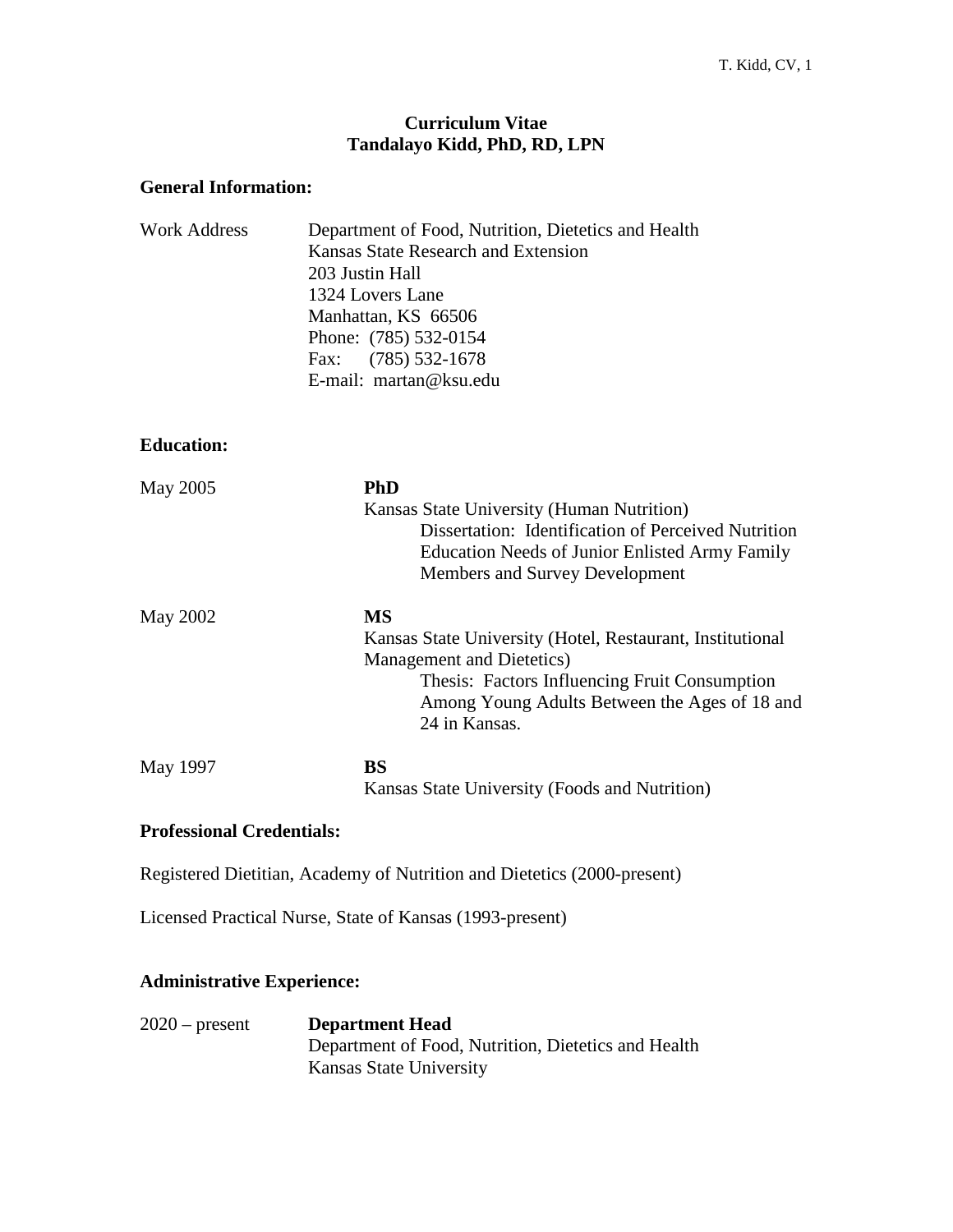| $2015 - 2020$ | <b>Associate Department Head</b>                    |
|---------------|-----------------------------------------------------|
|               | Department of Food, Nutrition, Dietetics and Health |
|               | Kansas State University                             |

# **Research/Extension Experience:**

| $2018 - 2020$               | <b>Professor/Extension Specialist</b><br>Department of Food, Nutrition, Dietetics and Health<br>Kansas State University<br>Specialty Area: Youth and Young Adult Obesity<br>Prevention, and Nutrition and Physical Activity Behavior<br>and Environmental Factors Affecting Chronic Disease Risk |
|-----------------------------|--------------------------------------------------------------------------------------------------------------------------------------------------------------------------------------------------------------------------------------------------------------------------------------------------|
| $2011 - 2018$               | <b>Associate Professor/Extension Specialist</b><br>Department of Food, Nutrition, Dietetics and Health<br><b>Kansas State University</b><br>Specialty Area: Youth and Young Adult Obesity<br>Prevention                                                                                          |
| $2005 - 2011$               | <b>Assistant Professor/Extension Specialist</b><br>Department of Human Nutrition<br>Kansas State University<br>Specialty Area: Nutrition and Physical Activity                                                                                                                                   |
| $2004 - 2005$               | <b>Extension Associate</b><br>Department of Human Nutrition<br>Kansas State University<br>Specialty Area: Obesity, Eating Disorders, and Sports<br>Nutrition in the Child to Adult Population                                                                                                    |
| <b>Teaching Experience:</b> |                                                                                                                                                                                                                                                                                                  |
| $2002 - 2003$               | <b>Graduate Teaching Assistant</b><br>Department of Human Nutrition<br><b>Kansas State University</b><br><b>Course: Basic Nutrition</b>                                                                                                                                                          |
| $1999 - 2000$               | <b>Graduate Teaching Assistant</b><br>Department of Hotel, Restaurant, Institutional Management and<br>Dietetics<br>Kansas State University<br>Course: Food Safety                                                                                                                               |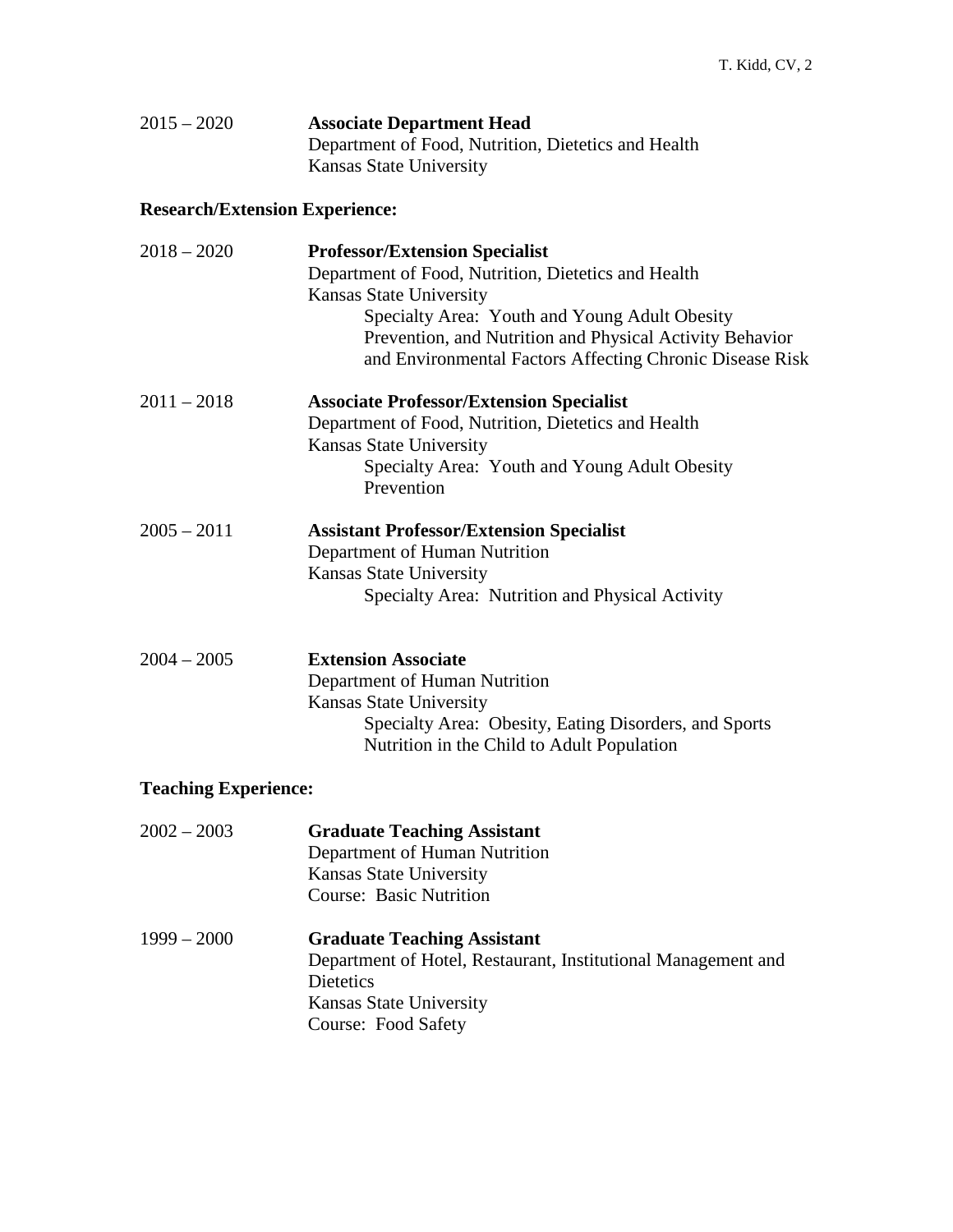#### **Professional Experience:**

| 1993-2004 | <b>Licensed Practical Nurse</b> |
|-----------|---------------------------------|
|           | Mercy Regional Health Center    |
|           | Medical/Surgical Nurse          |
|           | Manhattan, Kansas               |

#### **Peer-reviewed Publications:**

Olfert M, Mathews A, Kattelmann K, Allison C, Horacek T, White A, Kidd T, Brown O, Sowers M, Riggsbee K, Barr M, Vilaro M, Shelnutt K, Fransen-Castle L, Byrd-Bredbenner C, Greene G, Morrell J, Yan W, Zhou W. (Submitted). Just Starting to Get Fruved: A Year of Partnership, Discovery, and Development. *Journal of Nutrition Education and Behavior*

Olfert M, Barr M, Hagedorn L, Clegg E, Wattick R, Zhou W, Horacek T, Mathews A, Kattelmann K, **Kidd T**, White A, Brown N, Morrell J, Franzen-Castle L, Shelnutt K, Byrd-Bredbenner C, Mosby T, Greene G, Colby S. (Submitted). Feedback from a Novel Dissemination Tool: eB4CAST in Get Fruved. *International Journal of Behavioral Nutrition and Physical Activity*

Colby S, Olfert M, Mathews A, Kattelmann K, **Kidd T,** Brown O, White A, Horace T, Shelnutt K, Byrd-Bredbenner C, Greene G, Morrell J, Franzen-Castle L, Sowers M, Riggsbee K, Allison C, Barr M, Vilaro M, Yan W, Dre H, Martin K, Zhou W. (Submitted). Get Fruved: An Intervention to Prevent Unwanted Weight Gain among Young Adults during their First Year at College. *Journal of Nutrition Education and Behavior*

Lewis R, Koenings M, Morrell J, **Kidd T**, Kattelmann K, Byrd-Bredbenner, C. (Submitted). An econometric analysis of BMI reduction and cost savings associated with the project YEAH intervention. *Journal of Community Health*

Koenings M, Horacek T, Kattelmann K, Byrd-Bredbenner C, Gurka M, Johnson M, **Kidd T**, Phillips B, Olfert M. (Submitted). Prevalence of sugar-sweetened beverages in campus vending machines and college students' weight status**.** *American Journal of Health Promotion*

### **2021**

Gonzalez-Alvarez A, Rosenkranza S, **Kidd T**, Kroker-Lobos M, Rosenkranz R. (2021). Overweight and Obesity among Schoolchildren of Rural Guatemala and the Food Environment around Schools. *World Nutrition*, 12(4):32-50. doi.org/10.26596/wn.202112416-50

Opoku-Acheampong A, Rosenkranz R, Adhikari K, Muturi N, Logan C, **Kidd T.** (2021). Tools for Assessing Cardiovascular Disease Risk Factors in Underserved Young Adult Populations: A Systematic Review. *International. Journal of Environmental Research and Public Health*, 18, 13305. https://doi.org/10.3390/ijerph182413305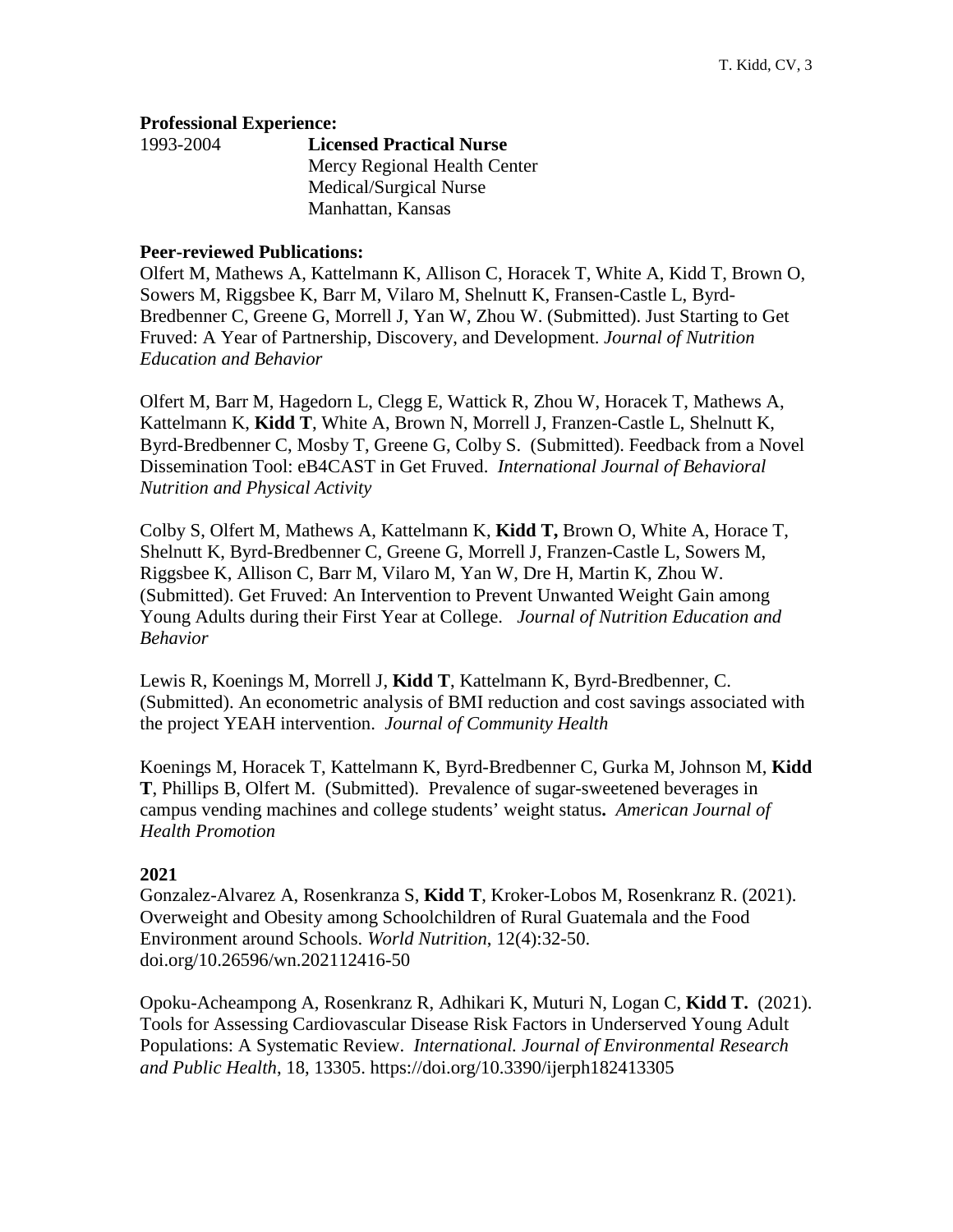Varela E, Zeldman J, Hall E, Wang Y, Kuch A, Olfert MD, **Kidd T**, Colby S, Kattelmann K, Greene G, Shelnutt K. (2021). Perceived Healthfulness of the Environment of Communities with Low Income by Community Stakeholders. *Journal of Nutrition Education and Behavior, 53*(7):S21-S22, O45, 2021*,*  10.1016/j.jneb.2021.04.054

### **2020**

Kusuma MTPL, **Kidd T**, Muturi N, Procter SB, Yarrow L, Hsu WW. (2020). HIV knowledge and stigma among dietetic students in Indonesia: implications for the nutrition education system. *BMC infectious diseases*, *20*(1), 663. https://doi.org/10.1186/s12879- 020-05379-8

Kusuma M T P L, **Kidd T,** Muturi N, Procter S, Yarrow L, Hsu W. (2020). The Symbolic Meaning of HIV: Understanding Lecturers' Ambivalence over Teaching HIV to Dietetic Students. *Journal of the International Association of Providers of AIDS Care.* doi.org/10.1177/2325958220939755

Allison C, Colby S, Opoku-Acheampong A, **Kidd T**, Kattelmann K, Olfert M, Zhou W. (2020). Accuracy of Self-reported BMI Using Objective Measurement in High School Students. *Journal of Nutritional Science, 9*, E35. doi:10.1017/jns.2020.28

Wiggins S, Colby S, Moret L, McElrone M, Olfert M, Riggsbee K, Opoku-Acheampong A, **Kidd T**. (2020). A Modified Nominal Group Technique (mNGT)- Discovering Priorities in Health Research. *American Journal of Health Behavior*, 44(3):345-352. doi:10.5993/AJHB.44.3.7

Olfert M, Barr M, Hagedorn L, Wattick R, Zhou W, Horacek T, Mathews A, Kattelmann K, **Kidd T**, White A, Brown N, Morrell J, Franzen-Castle L, Shelnutt K, Byrd-Bredbenner C, Mosby T, Greene G, Colby S. (2020). eB4CAST Approach Improves Science Communication With Stakeholders in a College-Based Health Program. *Frontiers in Public Health* 8:158. doi: 10.3389/fpubh.2020.00158.

### **2019**

Hanson A, Kattelmann K, McCormack L, Zhou W, Brown O, Horacek T, Shelnutt K, **Kidd T**, Opoku-Acheampong A, Franzen-Castle L, Olfert M, Colby S. (2019). Cooking and Meal Planning as Predictors of Fruit and Vegetable Intake and BMI in First-Year College Students. *International Journal of Environmental Research and Public Health*. 16. 2462. 10.3390/ijerph16142462.

### **2018**

Horacek T, Yildirim E, Kattelmann K, Byrd-Bredbenner C, Brown O, Colby S, Greene G, Hoerr S, **Kidd T,** Koenings M, Morrell J, Olfert MD, Phillips B, Shelnutt K, White A. (2018). Multilevel Structural Equation Modeling of Students' Dietary Intentions/ Behaviors, BMI, and the Healthfulness of Convenience Stores. *Nutrients*, 10(11), 1569. doi:10.3390/nu10111569.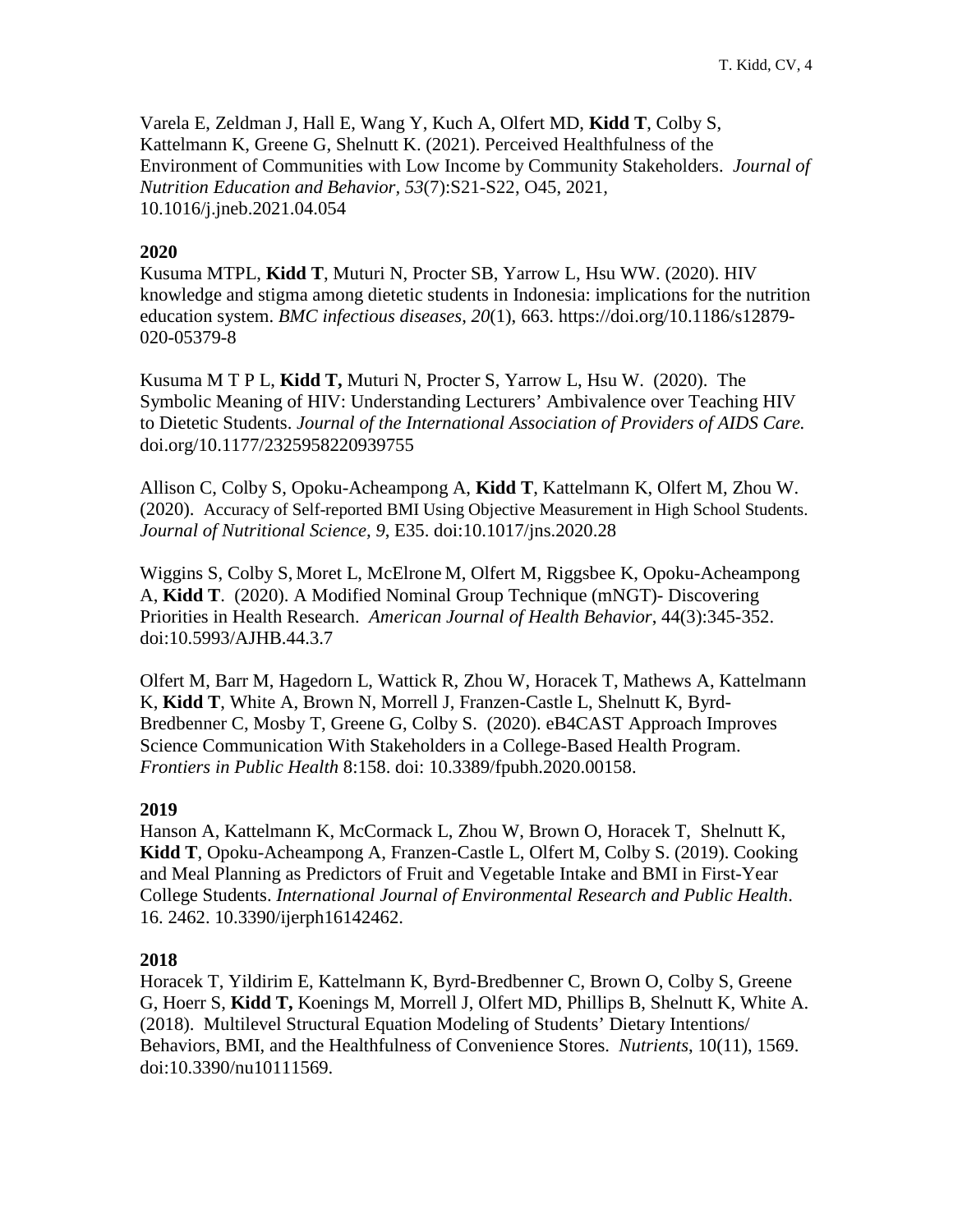Horacek T, Yildirim E, Kelly E, White A, Shelnutt K, Riggsbee K, Olfert M, Morrell J, Mathews A, Mosby T, **Kidd T**, Kattelmann K, Greene G, Franzen-Castle L, Colby S, Byrd-Bredbenner C, Brown O. (2018). Development and Validation of a Simple Convenience Store SHELF Audit. *International Journal of Environmental Research for Public Health*: 15(12), 2676. https://doi.org/10.3390/ijerph15122676

Muturi, N., **Kidd, T.,** Khan, T., Kattelmann, K., Lindshield, E. Daniels, AM. & Zies, S. (2018). Examining the role of Youth Empowerment in preventing adolescence obesity in low-income communities. *Journal of Adolescence*: 68: 242–251. DOI: 10.1016/j.adolescence.2018.08.001.

Chen B, Kattelmann K, Daniels AM, Zies S, Lindshield E, **Kidd T**. (2018). Rural Adolescents' Barriers and Facilitators to Physical Activity. *Health Behavior and Policy Review*: 5(3): 36-49 (14) https://doi.org/10.14485/HBPR.5.3.4

Opoku-Acheampong A, **Kidd T,** Adhikari K, Muturi N, Kattelmann K. (2018). Assessing Physical Activity, Fruit, Vegetable and Sugar-Sweetened Beverage Intake Patterns of College Students in Kansas. *Journal of Nutrition Education and Behavior*. DOI: 10.1016/j.jneb.2018.02.001

Horacek T, Yildirim E, Simon M, Byrd-Bredbenner C, White A, Shelnutt K, Olfert M, Morrell J, Mathews A, **Kidd T**, Kattelmann K, Franzen-Castle L, Colby S, Brown O. (2018). Development and validation of the Full Restaurant Evaluation Supporting a Healthy (FRESH) Dining Environment Audit. J*ournal of Hunger & Environmental Nutrition*, DOI: 10.1080/19320248.2018.1434103

### **2017**

Sowers M, Colby S, Greene G, Pickett M, Franzen-Castle L, Olfert M, Shelnutt K, Brown O, Horacek T, **Kidd T,** Kattelmann K, White A, Zhou W, Riggsbee K, Yan W, Byrd-Bredbenner C. (2017). Survey Development to Assess College Students' Perceptions of the Campus Environment. *American Journal of Health Behavior: 41*;701- 709. DOI: <https://doi.org/10.5993/AJHB.41.6.4>

Colby S, Zhou W, Sowers M, Shelnutt K, Olfert M, Morrell J, Koenings M, **Kidd T,** Horacek T, Greene G, Brown O, White A, Hoerr S, Byrd-Brednenner C, Kattelmann K. (2017). College Students' Health Behavior Clusters: Differences by Sex. *American Journal of Health Behavior: 41*;378-389. DOI: https://doi.org/10.5993/AJHB.41.4.2

Muturi N, **Kidd T**, Lindshield E, Kattelmann K, Zies S. (2017). Motivation for Obesity Reduction among Adolescents in Low-income Communities in Three U.S. States. *Journal of Communication in Healthcare: 10(3): 169-179.* doi.org/10.1080/17538068.2017.1343757

### **2016**

Remley DT, Leone RL, Zies S, **Kidd T,** Kattelmann, K. (2016). Assessing Physical Activity Determinants in Urban Settings: Comparison of Perceptions and Environmental Audit Findings. *Journal of the National Extension Association of Family and Consumer Sciences: 11*;65-82.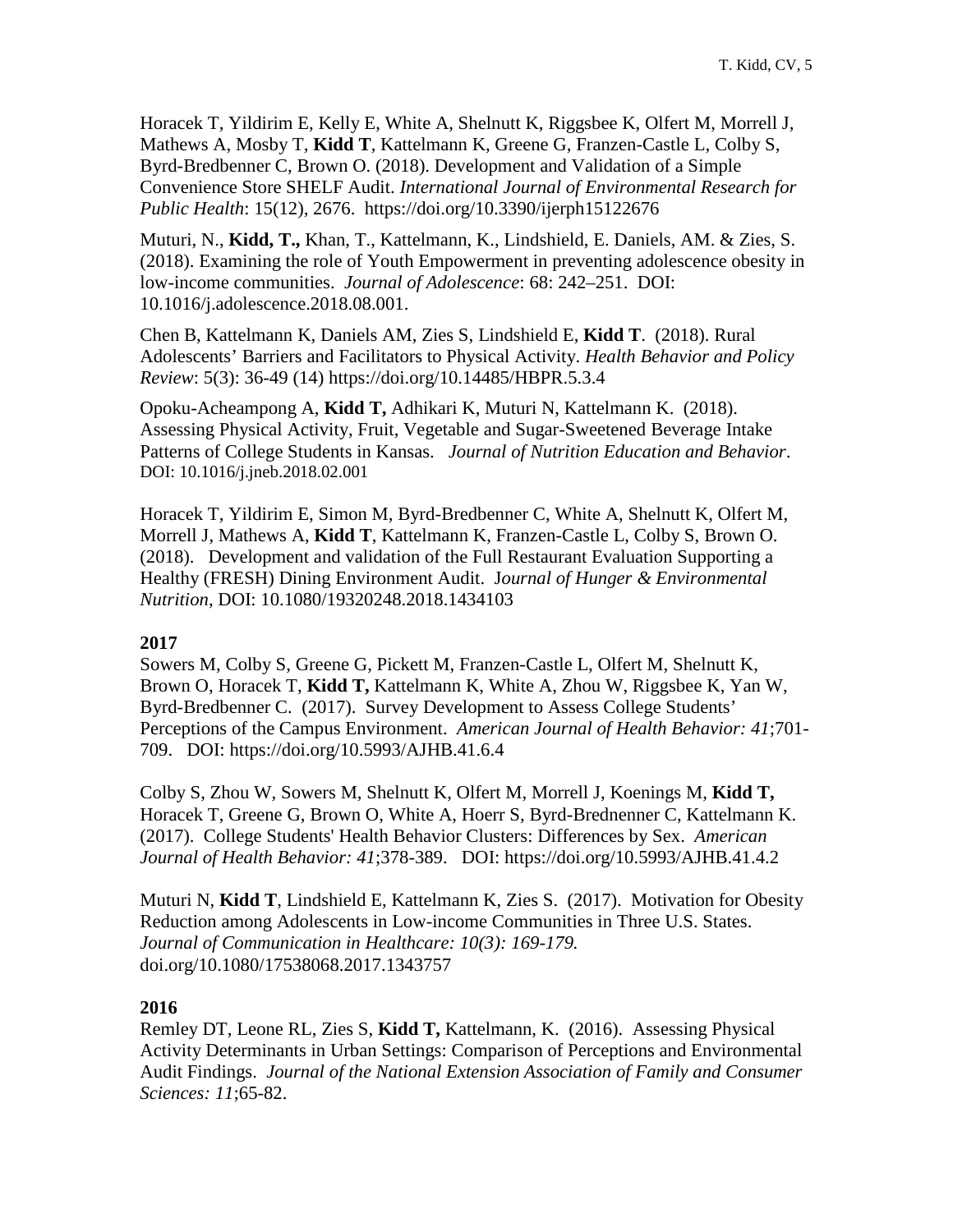Muturi N, **Kidd T**, Khan T, Kattelmann K, Zies S, Lindshield E, Adhikari K. (2016). An Examination of Factors Associated With Self-Efficacy for Food Choice and Healthy Eating among Low-Income Adolescents in Three U.S. States. *Frontiers in Communication.* DOI=10.3389/fcomm.2016.00006

Horacek TM, Dede Yildirim E, Kattelmann K, Byrd-Bredbenner C, Brown O, Colby S, Greene G, Hoerr S, **Kidd T**, Koenings MM, Morrell J, Olfert MD, Shelnutt K, White A. (2016) Path analysis of campus walkability/bike-ability and college students' physical activity attitudes, behaviors and body mass index. *American Journal of Health Promotion.* DOI: 10.1177/0890117116666357

**Kidd T**, Lindshield E, Kattelmann K, Adhikari K, Muturi N, Zies S. (2016). Ignite-Sparking Youth to Create Healthy Communities: A Protocol for a Community-Centered Effort for the Prevention of Adolescent Obesity. *International Journal of Nursing and Clinical Practices: 3: 189.* DOI:10.15344/2394-4978/2016/189

Kumar J, Adhikari K, Li Y, Lindshield E, Muturi N, **Kidd T**. (2016). Identifying barriers, perceptions and motivations related to healthy eating and physical activity in 6th to 8th grade, rural, limited-resource adolescents. *Health Education (Emerald)*: 2016;116:2. DOI:10.1108/HE-03-2014-0035

Comstock C, Kattelmann K, Zastrow M, McCormack L, Lindshield E, Li Y, Muturi N, Adhikari K, **Kidd T**. (2016). Assessing the Environment for Support of Youth Physical Activity in Rural Communities. *Journal of Nutrition Education and Behavior: 48(4)*;234-241. DOI: 10.1016/j.jneb.2015.12.013

### **2015**

Quick V, Byrd-Bredbenner C, Shoff S, White A, Lohse B, Horacek T, Colby S, Brown **Kidd T,** Greene G. (2015). Relationships of sleep duration with weight-related behaviors of U.S. college students. *Behavioral Sleep Medicine*. DOI:10.1080/15402002.2015.1065411

Brown O, Quick V, Colby S, Greene G, Horacek T, Hoerr S, Koenings M, **Kidd T**, Morrell J, Olfert M, Phillips B., Shelnutt K, White A, Kattelmann K. (2015). Recruitment lessons learned from a tailored web-based health intervention project Y.E.A.H. (Young Adults Eating and Active for Health). *Health Education and Behavior*: 2015;115:470-479**.**

### **2014**

**Kidd T,** Opoku-Acheampong A, Thompson-Snyder C. (2014). Assessing beverage vending machine options on a college campus. *International Journal of Health Sciences: 2(3)*;57-69.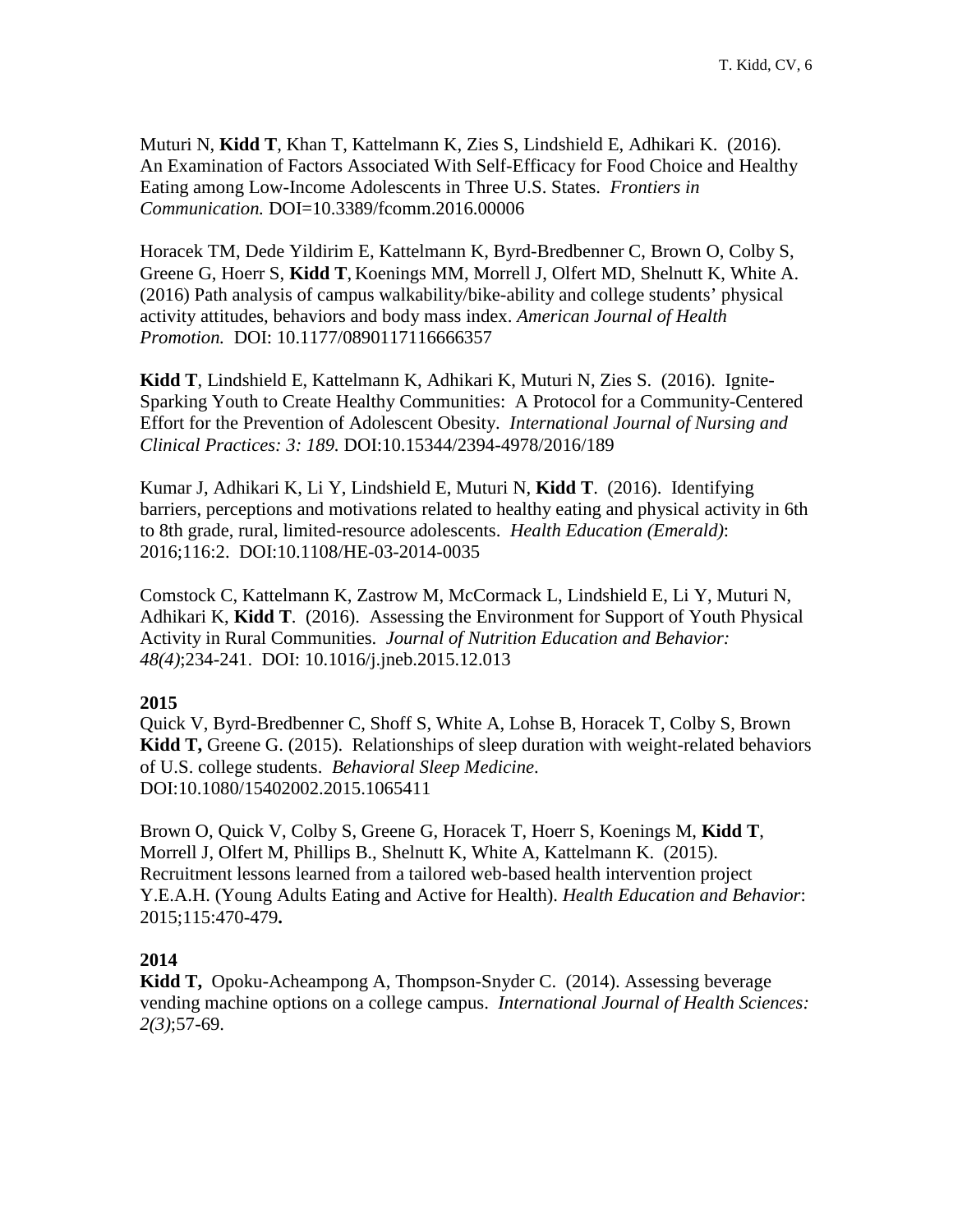Kumar J, **Kidd T,** Li Y, Lindshield E, Muturi N, Adhikari K. (2014). Using the community-based participatory research (CBPR) approach in childhood obesity prevention. *International Journal of Child Health and Nutrition: 3*;170-178.

Kattelmann, K., White, A., Greene, G., Byrd-Bredbenner, C., Hoerr, S., Horacek, T., **Kidd, T.,** Colby, S., Phillips, B., Koenings, M., Brown, O., Olfert, M., Shelnutt, K., Morell, J. (2014). Development of Young Adults Eating and Active for Health (YEAH) internet-based prevention via a community based participatory research model. *Journal of Nutrition Education and Behavior.* DOI:10.1016/j.jneb.2013.11.006

### **2013**

Quick, V., Byrd-Bredbenner, C., White, A.A., Brown, O., Colby, S., Shoff, S., Lohse, B., Horacek, T., **Kidd, T.,** and Greene, G. (2013). Eat, sleep, work, play: Associations of weight status and health-related behaviors among young adult college students. *American Journal of Health Promotion.* DOI:10.4278/ajhp.130327-QUAN-130

Horacek, T., Erdman, M., Reznar, M., Olfert, M., Brown-Esters, O., Kattelmann, K., **Kidd, T.,** Koenings, M., Phillips, B., Quick, G., Shelnutt, P., and White, A. (2013). Evaluation of the Food Store Environment on and Near the Campus of 15 Post-secondary Institutions. *American Journal of Health Promotion: 27(4);*e81-90. DOI: 10.4278/ajhp.120425-QUAN-220.

### **2012**

Walsh J, Herbert A, Byrd-Bredbenner C, Carey G, Colby S, Esters O, Greene G, Hoerr S, Horacek T, Kattelmann K, **Kidd T,** Koenings M, Phillips B, Shelnutt K, and White A. (2012). The Development and Preliminary Validation of the Behavior, Environment and Changeability Survey (BECS): A Tool to Assess Health-promoting Behavior and the Environment. *Journal of Nutrition Education and Behavior: 44*;490-499.

Byrd-Bredbenner, C., Johnson, M., Quick, V., Qalsh, J., Greene, G., Hoerr, S., Colby, S., Kattelmann, K., Phillips, B., **Kidd, T.,** and Horacek, T. (2012). Sweet & Salty: An Assessment of the Snacks and Beverages Sold in Vending Machines on U.S. Post-Secondary Institution Campuses. *Appetite: 58*;1143-1151.

## **2010**

**Kidd, T.** and Peters, P. (2010). Decisional Balance for Health and Weight is Associated with Whole Fruit Intake in Low-income Young Adults. *Nutrition Research: 30(7)*;477- 482.

### **2008**

**Kidd, T.,** Johannes, E., Simonson, L., and Medeiros, D. (2008). KNACK Online: An Evidence-based Website Developed to Address Adolescent Obesity. *Journal of Nutrition Education and Behavior: 40(3)*;189-190.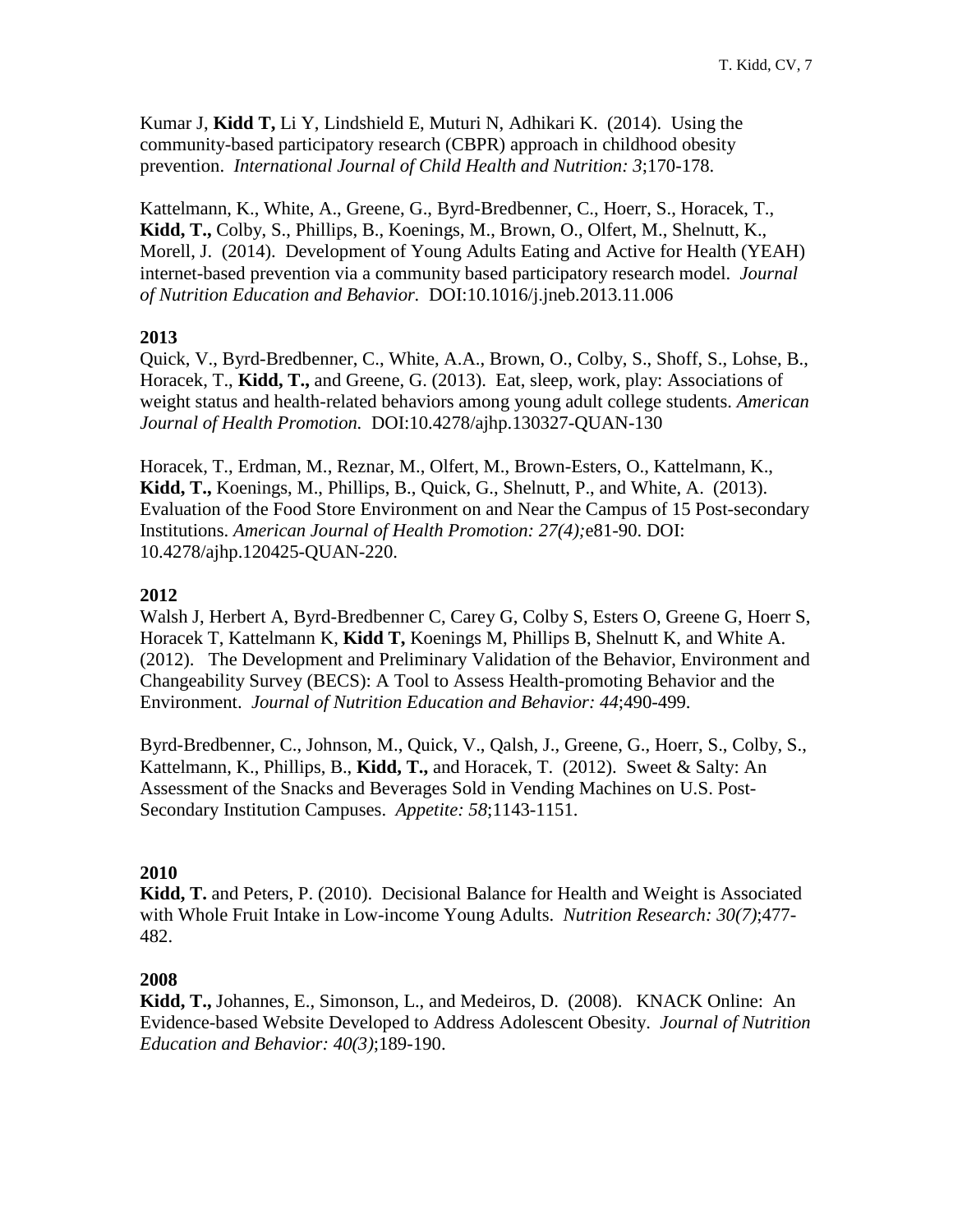**2007**

**Kidd, T.,** Peters, P., and Holcomb, C. (2007). Exploring Factors that Influence the Food Behaviors of Junior Enlisted Army Family. *Journal of Hunger and Environmental Nutrition: 2(2/3)*;129-141.

### **Peer-reviewed Book Chapter:**

Chester, D.N., Weatherpoon, L., **Kidd, T.** (2009). African American Food Practices. In: Goody, C.M., Drago, L. Cultural Food Practices/Diabetes Care and Education Dietetic Practice Group. Chicago, IL. American Dietetic Association. p. 28-41.

### **Peer-reviewed Published Abstracts (oral or poster presentations)**

**Kidd T,** Lindshield E, Kattelmann K, Zies K, Muturi N. Adolescent obesity prevention project yields policy, system, and environmental changes in middle schools. *J. Nutr. Educ. Behav.* 2019;51:S10.

McNamara J, Olfert M, Sowers M, Colby S, White A, Byrd-Bredbenner C, Kattelmann K, Franzen-Castle L, Brown O, **Kidd T**, Shelnutt K, Greene G. (Accepted). Development of an Instrument Measuring Perceived Environmental Healthfulness: Behavior Environment Perception Survey (BEPS). *J Nutr. Educ. and Behav*. 50. S12-S13. 10.1016/j.jneb.2018.04.040.

Allison C, Opoku-Acheampong A, **Kidd T,** Kattelmann K, Olfert M, Zhou W, Colby S. Agreement of self-reported and objectively measured BMI in the adolescent population. *J. Nutr. Educ. Behav.* 2019;51:S35.

Colby S, Olfert MD, Mathews A, Kattelmann K, **Kidd T,** Brown O, White A, Horacek T, Shelnutt K, Byrd-Bredbenner C, Greene G, Franzen-Castle L, Morrell J, Zhou W. Fruving the world: a social marketing and environmental change intervention. *J. Nutr. Educ. Behav.* 2019;51:S10

Alvarez D, Zien AE, Vilaro M, Colby S, Shelnutt K, Zhou W, Olfert M, Horacek T, Greene G, Byrd-Bredbenner C, Morrell J, White A, **Kidd T,** Brown O, Kattelmann K, Mathews A. Food insecure students identify price as the most important determinant of their food choices. *J. Nutr. Educ. Behav.* 2019;51:S94

Olfert, M., Barr, M., Hagedorn, R., Clegg, E., Wattick, R., Colby, S., Zhou, W., Mathews, A., Kattelmann, K., **Kidd, T.,** Brown, O., Franzen-Castle, L., White, A., Greene, G., Shelnutt, K., Byrd-Bredbenner, C., Horacek, T., Mozby, T., Stabile-Morrell, J. A Novel Dissemination Tool Forecast and Footprint Report in a Randomized Control Trial: eB4CAST in Get Fruved. *International Society for Behavioral Nutrition and Physical Activity*, Prague, Czech Republic. June, 2019. *(Poster Presentation).*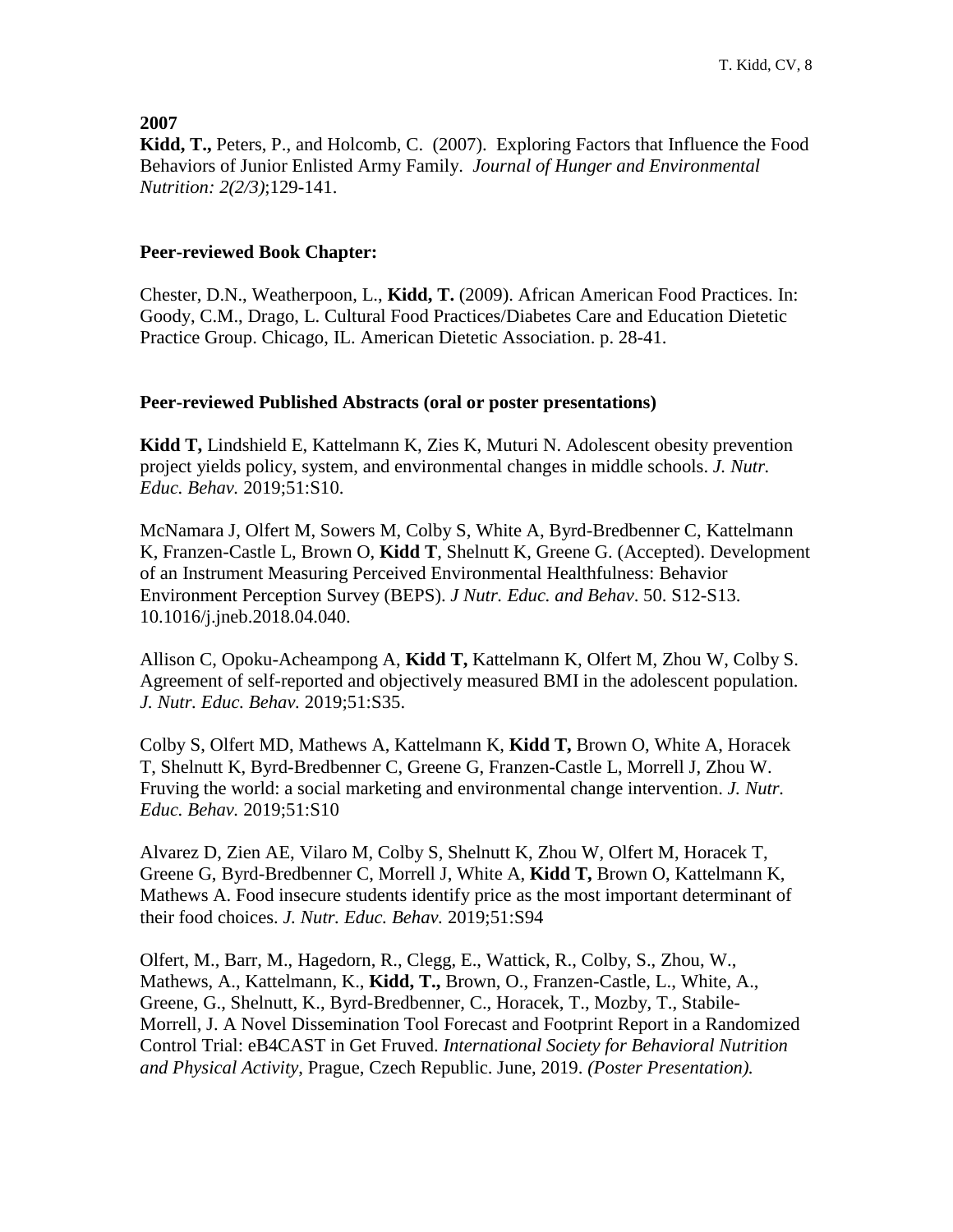Zies S, Remley D, Stefura B, Jess M, Smith S, **Kidd T**, Lindshield E, Muturi N, Kattelmann K, Adhikari K. Engaging Communities to Enhance Physical Activity Among Urban Youth. *Journal of Higher Education Outreach and Engagement*, 2018;22;237-240. Engagement Scholarship Consortium Poster Award.

Colby S, Olfert M, Mathews A, Kattelmann K, **Kidd T**, Brown O, White A, Horacek T, Shelnutt K, Byrd-Bredbenner C, Greene G, Morrell J. (2018). "Get Fruved": the RCT Year. *Journal of Nutrition Education and Behavior*, 2018;50;S116-117. Poster presentation given at the Society for Nutrition Education and Behavior Annual Conference, Minneapolis, MN. July 2018

Murimi M, Sharkey J, **Kidd T**, Odoms-Young A, Weatherspoon L, Njike V. (2018). Building a Cadre of Minority Scientists in the Area of Childhood Obesity Prevention: A Mentoring Initiative. *Journal of Nutrition Education and Behavior*, 2018;50;S110-111. Poster presentation given at the Society for Nutrition Education and Behavior Annual Conference, Minneapolis, MN. July 2018.

Chen B, Kattelmann K, Zies S, Jess M, Lindshield E, **Kidd T**. (2018). Using Community-Based Participatory Research to Ignite Youth to Create Healthier Communities. *Journal of Nutrition Education and Behavior*, 2018;50;S104. Poster presentation given at the Society for Nutrition Education and Behavior Annual Conference, Minneapolis, MN. July 2018.

Riggsbee K, Colby S, **Kidd T**, White A, Horacek T, Olfert M, Mathews A, Kattelmann K, Shelnutt K, Franzen-Castle L, Greene G, Brown O. (2018). Development and Pilot Testing of a Community Based Participatory Research Obesity Prevention Program on College Campuses. *Journal of Nutrition Education and Behavior*, 2018;50;S32. Poster presentation given at the Society for Nutrition Education and Behavior Annual Conference, Minneapolis, MN. July 2018.

**Kidd T**, Lindshield E, Kattelmann K, Zies S, Adhikari K, Muturi N. (2018). Community-Based Participatory Research Targeted Toward the Prevention of Adolescent Obesity: Ripple Effect Mapping Outcome. *Journal of Nutrition Education and Behavior*, 2018;50;S112. Poster presentation given at the Society for Nutrition Education and Behavior Annual Conference, Minneapolis, MN. July 2018.

McNamara J, Olfert M, Faulk M, Colby S, White A, Byrd-Bredbenner C, Kattelmann K, Franzen-Castle L, Brown O, **Kidd T**, Shelnutt K, Greene G. (2018). Development of an Instrument Measuring Perceived Environmental Healthfulness: Behavior Environment Perception Survey (BEPS). *Journal of Nutrition Education and Behavior*, 2018;50;S12- 13. Poster presentation given at the Society for Nutrition Education and Behavior Annual Conference, Minneapolis, MN. July 2018.

Wang Y, Muturi N, **Kidd T**, Miller C, Frans N, Griffin A. Information Seeking Behavior Impacts Sugar-sweetened Beverages Consumption Among College Students.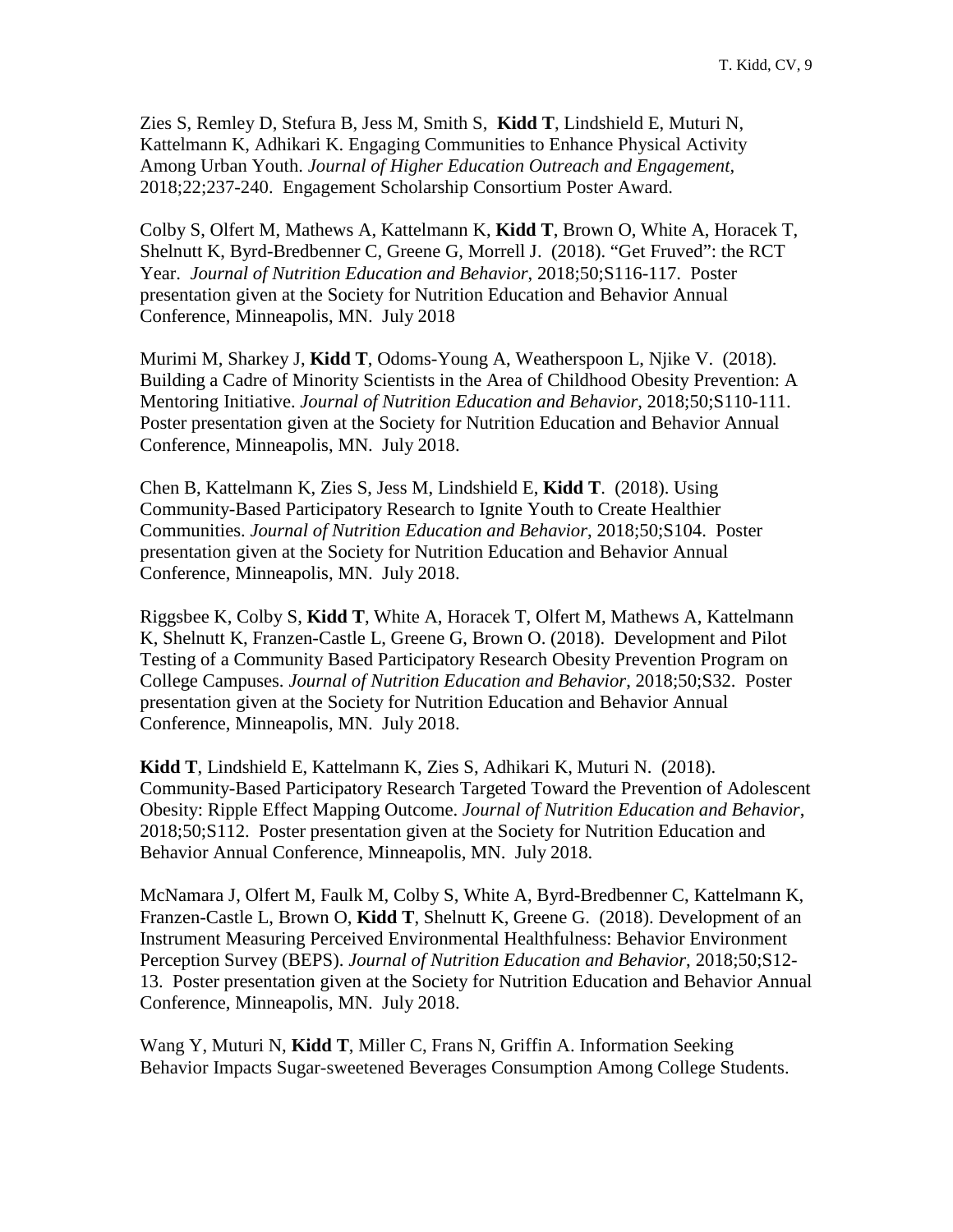Poster presentation give at the Obesity Society Obesity Week Conference, Washington, D.C, October 2017.

Muturi N, **Kidd T**, Lindshield E, Kattelman K, Zies S. Media Usage and Obesity among Adolescents in Low-income Communities in Three States. Kansas Public Health Association (KPHA) Annual Conference, Manhattan, KS, October 2017.

Jess M, Zies S, **Kidd T**, Kattelmann K, Muturi N, Adhikari K. Engaging Communities to Enhance Physical Activity Among Urban Youth. Poster presentation for Engagement Scholarship Consortium Conference (ESC) in Birmingham, Alabama, September 26, 2017.

**Kidd T**, Lindshield E, Kattelmann K, Zies S, Adhikari K, Muturi N. (2017). Preliminary Outcomes of a Community-Based Participatory Research Project Targeted Toward the Prevention of Adolescent Obesity. *Journal of Nutrition Education and Behavior*, 2017;49;S116. Poster presentation given at the Society for Nutrition Education and Behavior Annual Conference, Washington, DC. July 2017.

Chen B, Kattelmann K, Daniels AM, Adhikari K, Zies S, Lindshield E, **Kidd T**. (2017). Clustering of Youth Empowerment and Health Behaviors Among Sixth to Eighth Grade Adolescents. *Journal of Nutrition Education and Behavior*, 2017;49;S25. Poster presentation given at the Society for Nutrition Education and Behavior Annual Conference, Washington, DC. July 2017.

Hanson A, Kattelmann K, Colby S, Mathews A, Olfert M, Brown O, Horacek T, **Kidd T**, White A. (2017). An Evaluation of the Relationship Between Physical Activity, Cooking, Dietary Behavior and Wellness Indicators in College Students: GetFRUVED Study. *Journal of Nutrition Education and Behavior*, 2017;49;S29-30. Poster presentation given at the Society for Nutrition Education and Behavior Annual Conference, Washington, DC. July 2017.

Colby S, Mathews A, Olfert M, Kattelmann K, **Kidd T**, White A, Horacek T, Morrell J, Franzen-Castle L, Greene G, Byrd-Bredbenner C, Zhou W, Brown O, Shelnutt K. (2017). A Social Marketing and Environmental Change Intervention: Get Fruved Years 01-03. *Journal of Nutrition Education and Behavior*, 2017;49;S112-113. Poster presentation given at the Society for Nutrition Education and Behavior Annual Conference, Washington, DC. July 2017.

Chen B, Kattelmann K, Daniels AM, Zies S, Lindshield E, **Kidd T**. (2017). A Qualitative Examination of Barriers and Facilitators to Physical Activity for Rural Adolescents. April 2017 The FASEB Journal vol. 31 no. 1 Supplement 641.2.

Kattelmann K, Chen B, Erickson M, Zies S, Jess M, Li Y, Muturi N, Lindshield E, Remley D, Kidd T. (2017). Igniting Youth to Create Healthier Communities: Year 4 Policy Changes. April 2017 The FASEB Journal vol. 31 no. 1 Supplement 640.36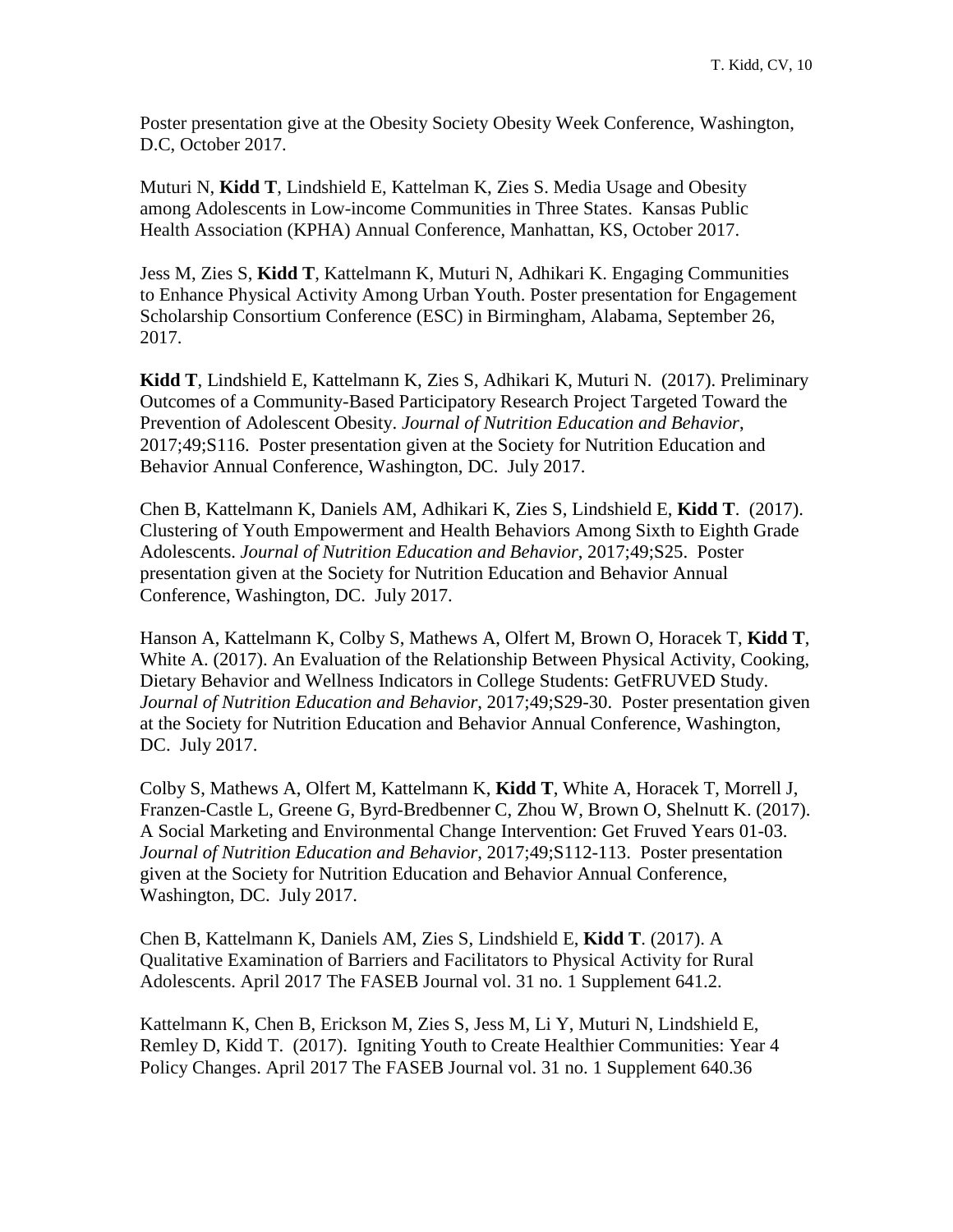Barr M, Beller E, Colby S, Morrell J, **Kidd T**, Riggsbee K, Olfert M. (2017). Young adults physical activity behavior and chronic disease prevention knowledge across Appalachia. April 2017 The FASEB Journal vol. 31 no. 1 Supplement 790.49

Allison C, Wiggins S, Yan W, Zhou W, Olfert M, Kattelmann K, Mathews A, Brown O, **Kidd T**, Horacek T, White A, Colby S. (2017). Gender Differences in Use of Social Media for Health-related Information. April 2017 The FASEB Journal vol. 31 no. 1 Supplement lb340

Muturi N, **Kidd T**, Khan T, Kattelmann K, Lindshield E, Daniels AM, Zies, S. Examining the Role of Youth Empowerment in Preventing Adolescence Obesity in Low-income Communities. DC Health Communication Conference, Washington DC, April 2017.

Sowers M, Colby S, Riggsbee K, Greene G, Pickett M, Olfert M, Shelnutt K, Brown O, Horacek T, **Kidd T**, Kattelmann K, White A, Franzen-Castle L, Zhou W, Yan W, Byrd-Bredbenner C. Development and Validity of a College Environmental Perceptions Survey (CEPS). *American Public Health Association*, Denver, CO. October 2016.

Riggsbee K, Sowers M, Colby S, Greene G, Olfert M, Shelnutt K, Brown O, Horacek T, **Kidd T**, Kattelmann K, White A, Pickett M. Variations in and factors associated with perceived healthfulness of campus environments. *American Public Health Association*, Denver, CO. October 2016.

Vilaro M, Riggsbee K, Zhou W, Colby S, Byrd-Brednenner C, Olfert M, Barnett T, **Kidd T**, Mathews A. (2016). Development and Testing of the Food choice Priorities Survey for College Students. *J Acad Nutr Diet*. 2016;116(9):A48. Food and Nutrition Conference and Exposition 2016, Boston, MA. October 2016.

Horacek T, Yildirim E D, Olfert M, Morrell J, **Kidd T**, Shelnutt, K, Greene G, Riggsbee K, Brown O, Byrd-Brednenner C, Franzen-Castle L, Faulk M. (2016). Assessing the Healthfulness of Campus Dining Environments Using "Full Restaurant Evaluation Supporting a Healthy (FRESH) Dining Environment" Tool. *J Acad Nutr Diet*. 2016;116(9):A44. Food and Nutrition Conference and Exposition 2016, Boston, MA. October 2016.

Horacek T, Yildirim E D, Shelnutt, K, Olfert M, Morrell J, **Kidd T**, Kattelmann K, Burke M, Colby S, Byrd-Brednenner C, Brown O, Franzen-Castle L, Greene G. (2016). Convenince Store SHELF (Supportive Healthy Environment for Life-promiting Food) Audit Differences between College Campuses. *J Acad Nutr Diet*. 2016;116(9):A47. Food and Nutrition Conference and Exposition 2016, Boston, MA. October 2016.

Loso J, Staub D, Colby S, Zhou W, Olfert M, Kattelmann K, Vilaro M, Brown O, **Kidd T**, Horacek T, White A, Franzen-Castle L, Mathews A. (2016). Childhood and Current Gardening Is Associated with Increased Fruit and Vegetable Intake among College-Aged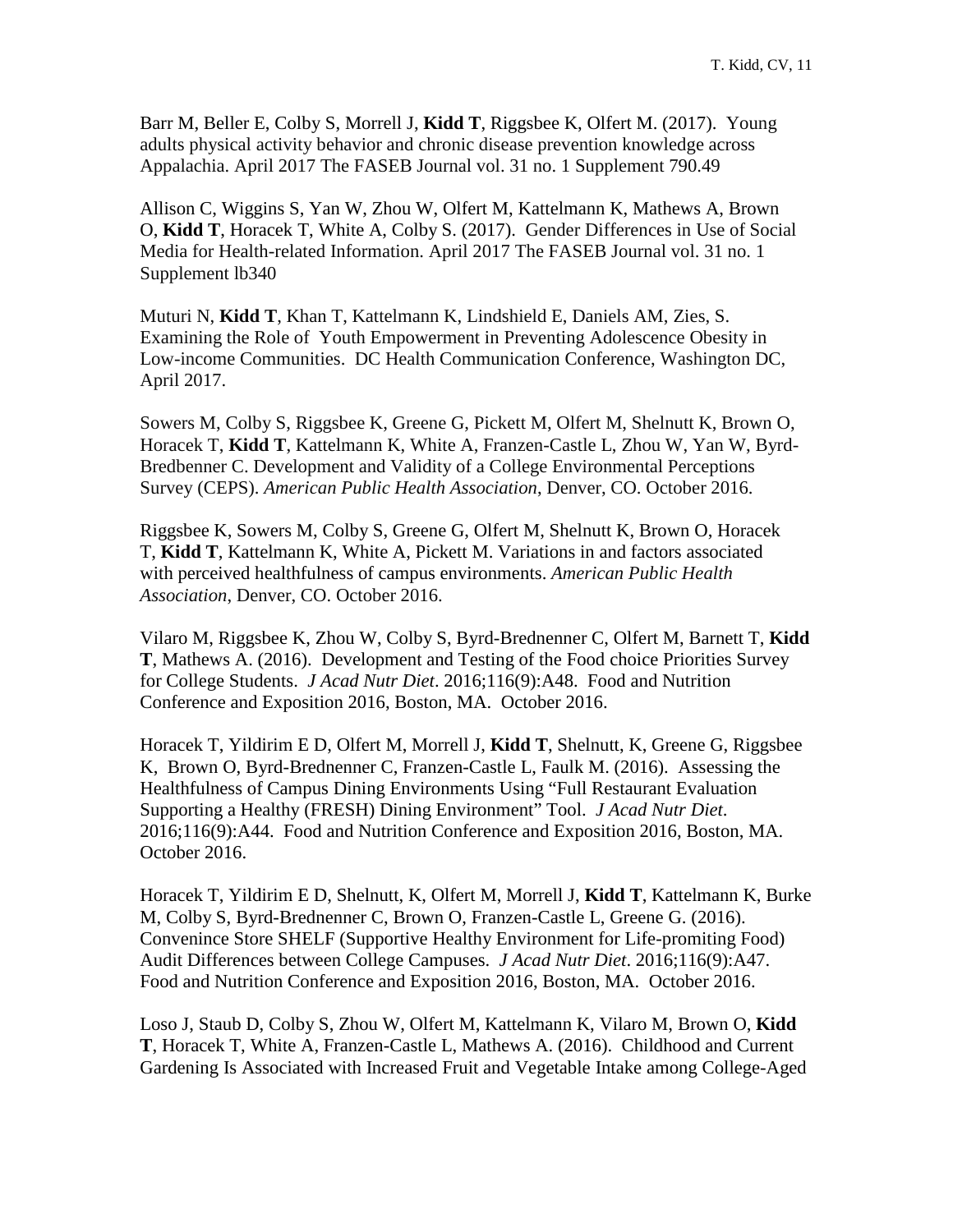Students Participating in the Get Fruved Study. *J Acad Nutr Diet*. 2016;116(9):A13. Food and Nutrition Conference and Exposition 2016, Boston, MA. October 2016.

Laitner M, A, Mathews A, Colby S, Olfert M, Leischner K, Brown O, **Kidd T**, Horacek T, White A, Zhou W, Greene G, Riggsbee K, Morrell J, Shelnutt K. (2016). Food Prevalence of Food Insecurity and Associated Health Behaviors among College Freshmen. *J Acad Nutr Diet*. 2016;116(9):A30. Food and Nutrition Conference and Exposition 2016, Boston, MA. October 2016.

El Zein A, Mathews A, Colby S, Byrd-Brednenner C, Riggsbee K, Zhou W, Olfert M, Barnett T, Hansen A, Brown O, **Kidd T**, Horacek T, Violette G, Vilaro M. (2016). Food Choice Priorities of College Freshmen and Variation by Demographic Characteristics: Get Fruved Study. *J Acad Nutr Diet*. 2016;116(9):A18. Food and Nutrition Conference and Exposition 2016, Boston, MA. October 2016.

**Kidd T**, Lindshield E, Kattelmann K, Zies S, Adhikari K, Muturi N. (2016). A Data Summary of a Community-Based Participatory Research Project Targeted Toward the Prevention of Adolescent Obesity. *Journal of Nutrition Education and Behavior*, 2016;48;S123-124. Poster presentation given at the Society for Nutrition Education and Behavior Annual Conference, San Diego, CA. July 2016.

Opoku-Acheampong A, **Kidd T**, Miller C, Colby S. (2016). Exploring Healthy Behaviors and Chronic Disease Risks Factors among College Students. *Journal of Nutrition Education and Behavior*, 2016;48;S111. Poster presentation given at the Society for Nutrition Education and Behavior Annual Conference, San Diego, CA. July 2016.

Li Y, **Kidd T**, Lindshield E, Adhikari K, Muturi N, Kattelmann K, Zies S. (2016). The Relationship between Self-Efficacy and Physical Activity Behaviors in 6th to 8th Grade, Rural, Limited-Resource Adolescents in Kansas. *Journal of Nutrition Education and Behavior*, 2016;48;S50-51. Poster presentation given at the Society for Nutrition Education and Behavior Annual Conference, San Diego, CA. July 2016.

Albashabsheh Z and **Kidd T**. (2016). Evaluating the Effectiveness of Nutrition Education Methods for WIC Service Clients in Manhattan- Kansas. *Journal of Nutrition Education and Behavior*, 2016;48;S18. Poster presentation given at the Society for Nutrition Education and Behavior Annual Conference, San Diego, CA. July 2016.

Hanson A, Kattelmann K, Colby S, Mathews A, Olfert M, Brown O, Horacek T, **Kidd T,** White A, Barr M, Violette G. (2016). An Evaluation of the Relationship Between College Students' Cooking Skills, Frequency, and Self-Efficacy and Fruit and Vegetable Intake and Body Mass Index: GetFruved Study. *Journal of Nutrition Education and Behavior*, 2016;48;S28-29. Poster presentation given at the Society for Nutrition Education and Behavior Annual Conference, San Diego, CA. July 2016.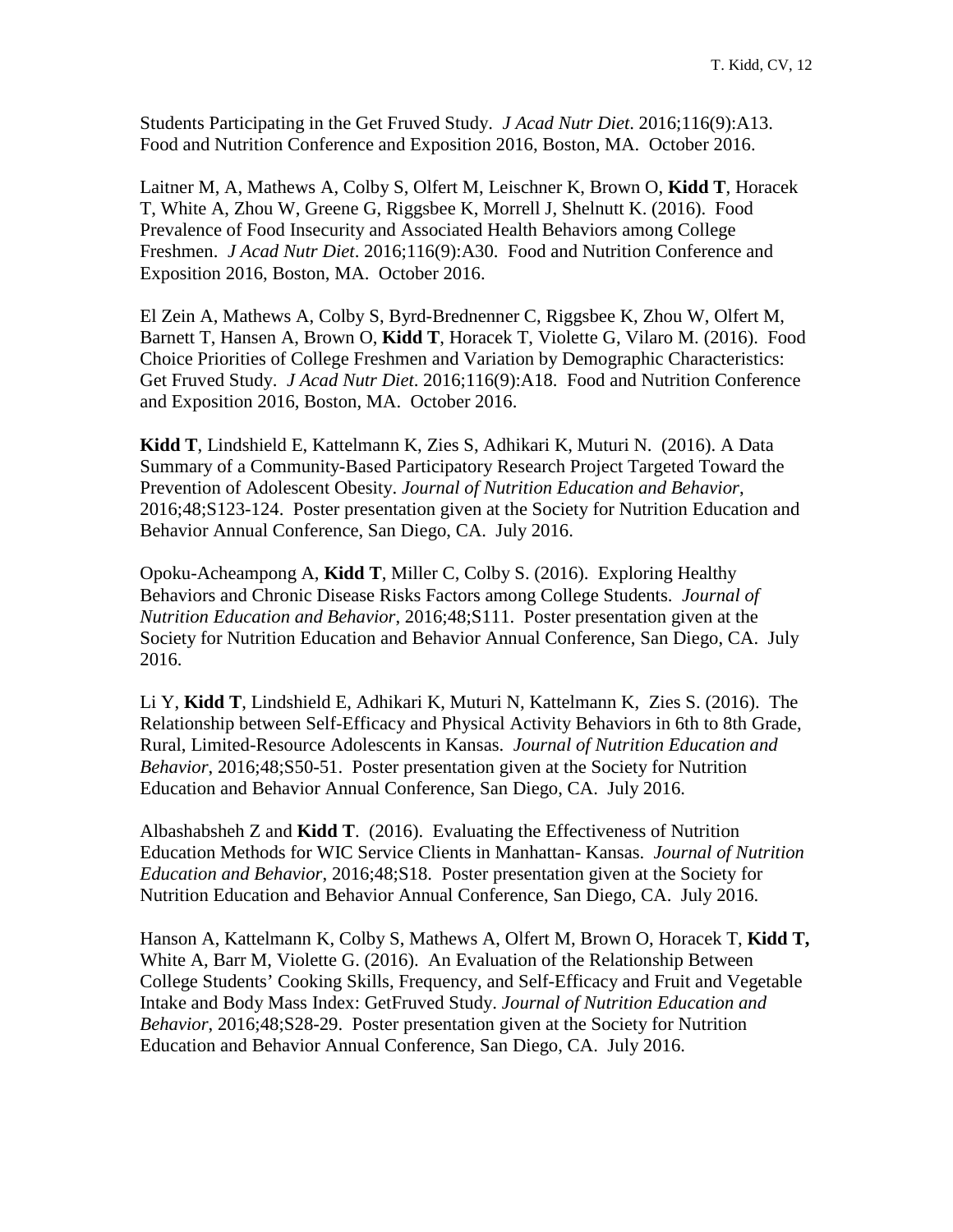Sowers M, Colby S, Yan W, Zhou W, Olfert M, Barr M, Mathews A, Vilaro M, Kattelmann K, Leischner K, **Kidd T,** Brown O, Horacek T, White A, Williams J. (2016). A Comparison of Peer Mentors' and Mentees' Health Behaviors: GetFruved. *Journal of Nutrition Education and Behavior*, 2016;48;S33. Poster presentation given at the Society for Nutrition Education and Behavior Annual Conference, San Diego, CA. July 2016.

Colby S, Olfert M, Mathews A, Kattelmann K, **Kidd T,** Brown O, Horacek T, White A. (2016). A Social Marketing and Environmental Change Intervention: Get Fruved Years 01-02. *Journal of Nutrition Education and Behavior*, 2016;48;S116. Poster presentation given at the Society for Nutrition Education and Behavior Annual Conference, San Diego, CA. July 2016.

Chen B, Kattelmann K, Daniels AM, Zies S, Lindshield E, **Kidd T**. (2016). Rural Adolescents' Barriers and Facilitators to Physical Activity. *Journal of Nutrition Education and Behavior*, 2016;48;S22. Poster presentation given at the Society for Nutrition Education and Behavior Annual Conference, San Diego, CA. July 2016.

Riggsbee K, Colby S, Mathews A, Olfert M, Barr M, Kattelmann K, **Kidd T**, Horacek T, Brown O, White A. Social Media and Dietary Patterns Among College Students. (2016). *Journal of Nutrition Education and Behavior*, 2016;48;S107. Poster presentation given at the Society for Nutrition Education and Behavior Annual Conference, San Diego, CA. July 2016. DOI: 10.1016/j.jneb.2016.04.284

White J, Olfert M, Brown O, Colby S, Horacek T, Kattelmann K, **Kidd T**, Shelnutt K, White A, Greene G. Campus Environment Perceptions Impact Fruit and Vegetable Intake and Vigorous Physical Activity in College Students. (2016). *Journal of Nutrition Education and Behavior*, 2016;48;S104-105. Poster presentation given at the Society for Nutrition Education and Behavior Annual Conference, San Diego, CA. July 2016.

Muturi N, **Kidd T**, Kattelmann K, Adhikari K, Zies S, Lindshield E. (2016). Participatory Research in Health Communication: Challenges for Measuring Outcomes. Presentation given at the International Association for Media and Communication Research, Leicester, UK. July 2016

Muturi N, **Kidd T**, Kattelmann K, Adhikari K, Zies S, Lindshield E. (2016). Self-efficacy for Food Choice and Healthy Eating in Preventing Adolescent Obesity among Adolescents. Presentation given at the International Association for Media and Communication Research, Leicester, UK. July 2016

Kattelmann K, Chen B, Daniels AM, Zies S, Stefura B, Muturi N, Li Y, Lindshield E, Li Y, **Kidd T.** (2016). Igniting Youth to Create Healthier Communities: Policy Changes. *FASEB Journal*, 30:674.1. Presentation given at Experimental Biology, San Diego, CA. April 2016

Barr M, Olfert M, Zhou W, Riggsbee K, Mathews A, Vilaro M, Kattelmann K, Hanson A, White A, Horacek T, **Kidd T**, Brown O, Colby S. (2016). Recruitment Strategies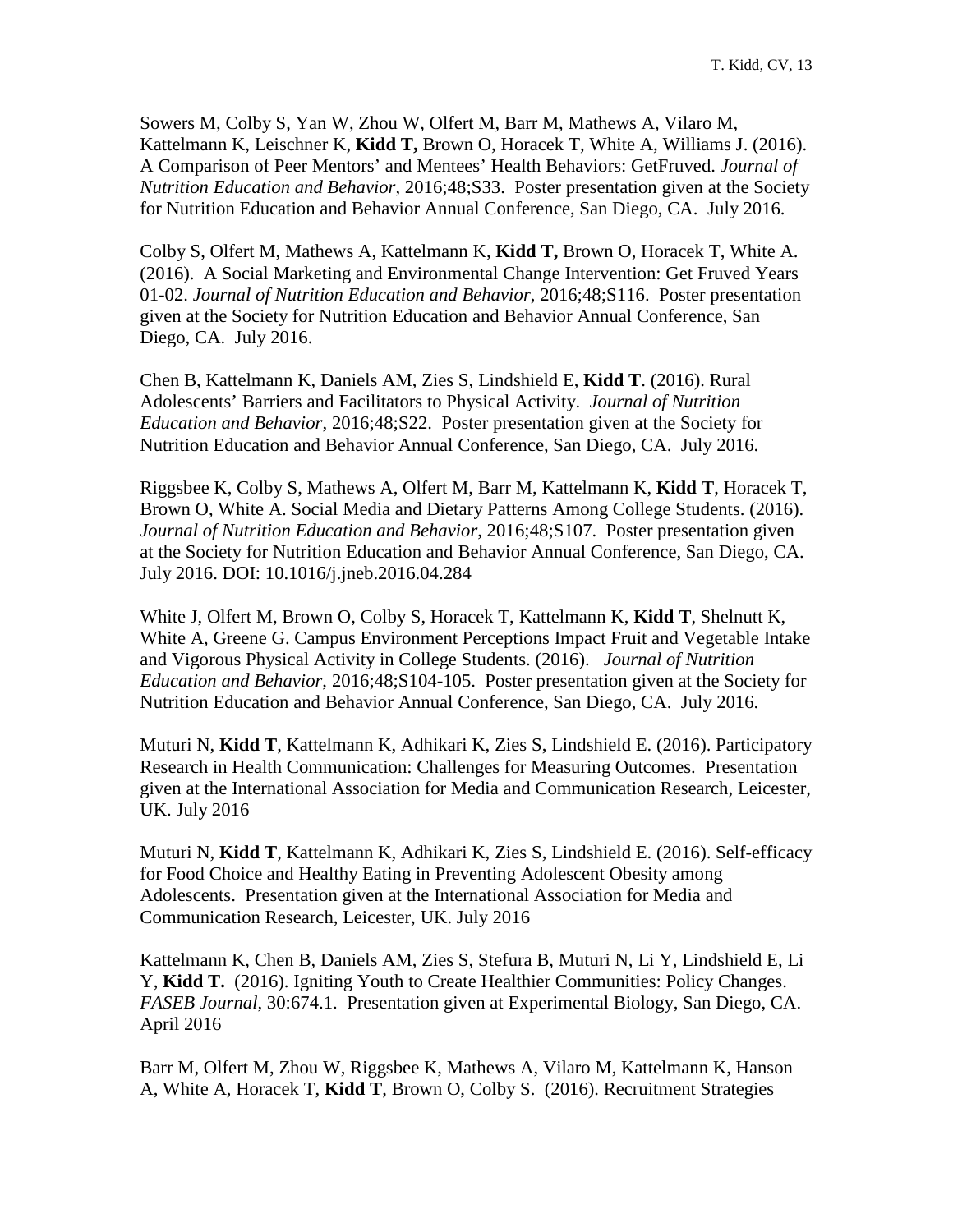Implemented Across a Four-State Lifestyle Intervenion: Get Fruved Study. *FASEB Journal*, 30:674.37. Presentation given at Experimental Biology, San Diego, CA. April 2016

Barr M, Olfert M, Zhou W, Riggsbee K, Mathews A, Vilaro M, Kattelmann K, Leischner K, Crouter S, Morrell J, Thompson D, White A, Horacek T, **Kidd T**, Brown O, Colby S. (2016). Fruit and Vegetable Consumption and Physical Activity in Young Adults: Get Fruved Study. *FASEB Journal*, 30:1152.13. Presentation given at Experimental Biology, San Diego, CA. April 2016

Colby S, Zhou W, Yan W, Dahlman S, Olfert M, Barr M, Kattelmann K, Leischner K, Mathews A, Shelnutt K, Vilaro M, Brown O, **Kidd T**, White A. (2016). Peer Mentoring to Prevent Obesity in First Year College Students: Get Fruved. *FASEB Journal*, 30:895.1. Presentation given at Experimental Biology, San Diego, CA. April 2016

Olfert M, Barr M, Zhou W, Riggsbee K, Mathews A, Vilaro M, Kattelmann K, Hanson A, Spurgeon S, Morrell J, Franzen-Castle L, Byrd-Bredbenner C, White A, Horacek T, **Kidd T**, Brown O, Colby S. (2016). Sleep and Stress Level of College Students Developing a Health Promotion Intervenion: Get Fruved Study. *FASEB Journal*, 30:1152.5. Presentation given at Experimental Biology, San Diego, CA. April 2016

**Kidd T**, Lindshield E, Kattelmann K, Zies S, Adhikari K, Muturi N. (2015). Starting the Spark: An Updated Protocol for the Community-Based Participatory Research Model in the Prevention of Adolescent Obesity. *J Nutr Educ Behav* 2015;47;S108-09. Poster presentation given at the Society for Nutrition Education and Behavior Annual Conference, Pittsburgh, PA. July 2015. DOI: 10.1016/j.jneb.2015.04.302

Colby, S., Kattelmann, K., Olfert, M., Mathews, A., **Kidd, T.,** Brown, O., Horacek, T., White, A. "Get Fruved:" A Peer-Led, Trained-the-Trainer Social Marketing Intervention to Increase Fruit and Vegetable Intake and Prevent Childhood Obesity. *J Nutr Educ Behav* 2015;47;S109. Poster presentation given at the Society for Nutrition Education and Behavior Annual Conference, Pittsburgh, PA. July 2015. DOI: 10.1016/j.jneb.2015.04.304

Li Y, **Kidd T**, Lindshield E, Kattelmann K, Zies S, Adhikari K, Muturi N, Hemmingson K, Leone R. (2015). Measurements of the built environment for nutrition and physical activity in rural low-income ethnic communities in Kansas. *J Nutr Educ Behav* 2015;47;S33. Poster presentation given at the Society for Nutrition Education and Behavior Annual Conference, Pittsburgh, PA. July 2015. DOI: 10.1016/j.jneb.2015.04.089

Li Y, **Kidd T**, Lindshield E, Adhikari K, Muturi N, Kattelmann K, Zies S. (2015). Analyses of the built environment and perceptions related to nutritious foods in rural lowincome ethnic communities in Kansas. *J Acad Nutr Diet*. 2015;115(9):A83. Poster presentation given at the Food and Nutrition Conference and Exposition 2015, Nashville, TN. October 2015. DOI: 10.1016/j.jand.2015.06.300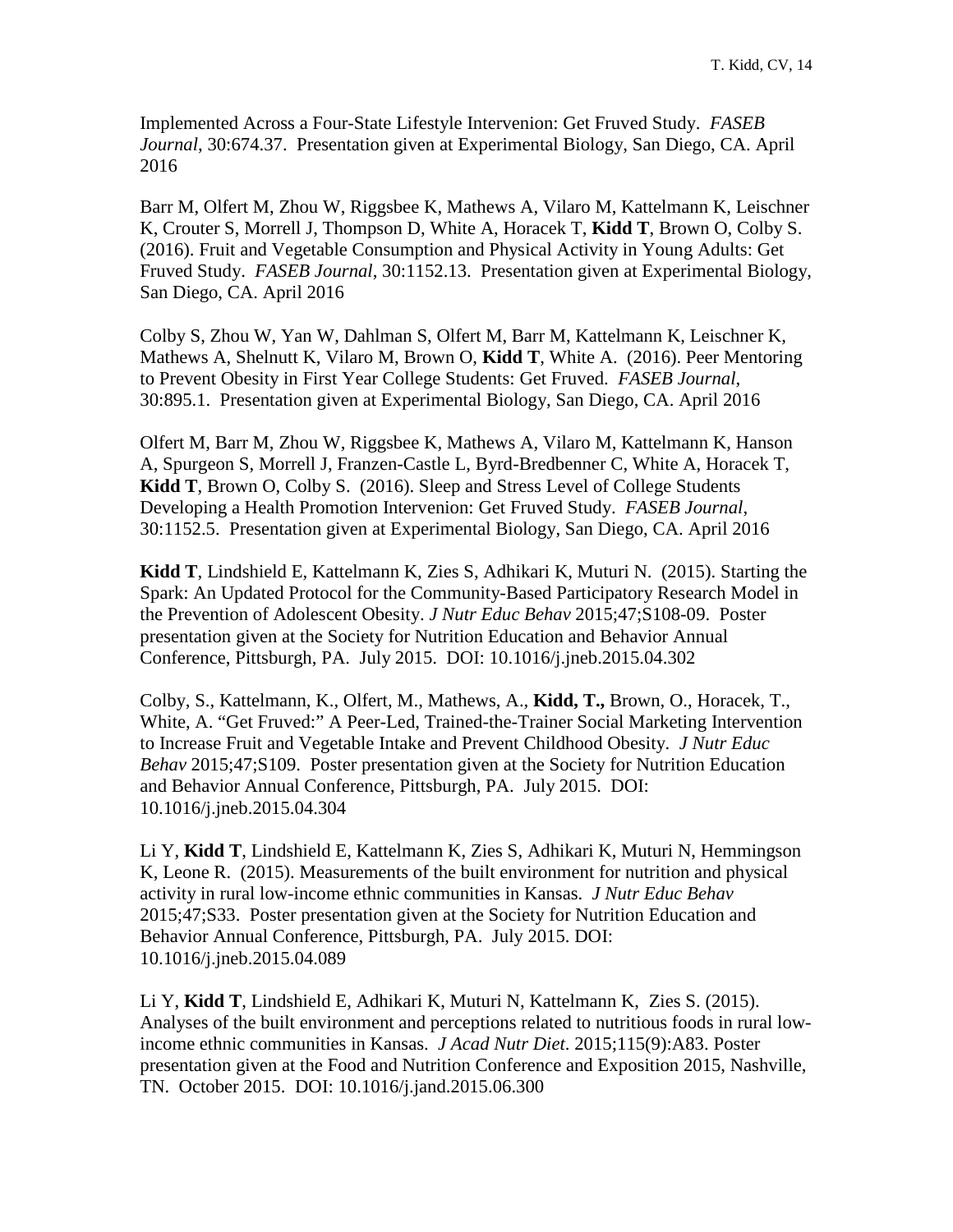Horacek T, Dede Yildirim E, Kattelmann K, Byrd-Brenner C, Brown O,, Colby S, Greene G, Hoerr S, **Kidd T**, Koenings MM, Phillips B, Morrell J, Olfert M, Shelnutt K, White A. (2015). Mediating Relationship of Gender, Campus Food Store Environment, and College Students' Dietary Attitudes and Behaviors on Their Body Mass Index. Poster presentation given at the International Society for Behavioral Nutrition and Physical Activity (ISBNPA), Edinburgh, Scotland. June 2015.

Mardiyati N, Jiang Y, Opoku-Acheampong A, Miller C, **Kidd T**, Wang W. (2015) Effects of Body Weight Perception and Goals on Consumption Behaviour among College Students. *FASEB Journal*, 29:900.22. Poster presentation given at Experimental Biology Conference, Boston, MA. April 2015.

Li Y, **Kidd T**, Lindshield E, Adhikari K, Muturi N, Kattelmann K, Zies S. (2014). Analyses of the built environments and the perceptions related to physical activity of adolescents in rural low-income ethnic communities. Poster presentation given at the Obesity Week 2014 Conference, Boston, MA. November 2014.

Li Y, **Kidd T**, Lindshield E, Adhikari K, Muturi N, Kattelmann K, Zies S. (2014). Perceptions related to nutrition, physical activity, and youth development in 6th to 8th grade, rural, limited-resource adolescents. Poster presentation given at the Obesity Week 2014 Conference, Boston, MA. November 2014.

Opoku-Acheampong A, **Kidd T**, Adhikari K, Muturi N. (2014). Assessing Physical Activity, Fruit and Vegetable Intake and Sugar-sweetened Beverage Consumption Patterns of College Students. Poster presentation given during the Health Communication Division at the National Communication Association 100<sup>th</sup> Annual Convention, Chicago, IL. November 2014.

Tench T, Brown O, Byrd-Bredbenner C, Colby S, Greene G, Koenings M, Hoerr S, Horacek T, **Kidd T**, Morrell J, Olfert M, Phillips B, Shelnutt K, White A, Kattelmann K. (2014). Racial Differences in Anthropometric Measures and Dietary Intake of College Students. *J Acad Nutr Diet*. 2014;114(9):A85. Food and Nutrition Conference and Exposition 2014, Atlanta, GA. October 2014. DOI:10.1016/j.jand.2014.06.283

Muturi N, **Kidd T**, Adhikari K, Kumar J, Lindshield E, Li Y. (2014). Understanding Childhood Obesity among Ethnic Minorities through Participatory Action Research. Oral presentation given at the International Association for Media and Communication Research 2014 Conference, Hyderabad, India. July 2014.

Li Y, **Kidd T**, Lindshield E, Kattelmann K, Zies S, Adhikari K, Muturi N, Hemmingson K, Leone R. (2014). Measurement of Built Environment That Support Physical Activity In Low-Income Communities. *J Nutr Educ Behav* 2014;46;S158. Poster presentation given at the Society for Nutrition Education and Behavior Annual Conference, Milwaukee, WI. July 2014. DOI: 10.1016/j.jneb.2014.04.158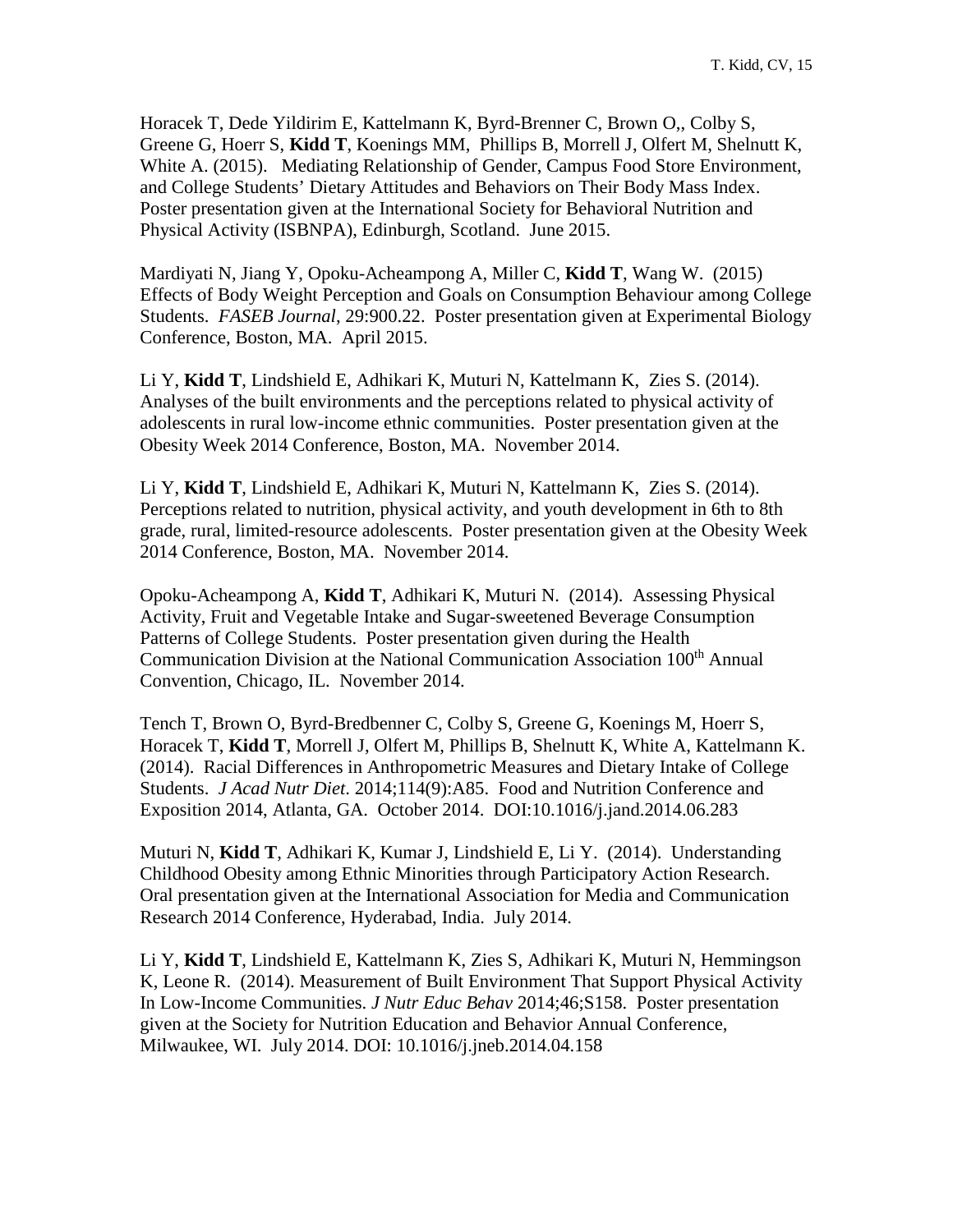Muturi N, **Kidd T**, Adhikari K, Kumar J, Bono E, Li Y, Song X. (2014). Formative Research in Addressing Obesity among Adolescents in Hispanic Communities. *J Nutr Educ Behav* 2014;46;S132. Poster presentation given at the Society for Nutrition Education and Behavior Annual Conference, Milwaukee, WI. July 2014. DOI: 10.1016/j.jneb.2014.04.274

**Kidd T**, Lindshield E, Kattelmann K, Zies S, Adhikari K, Muturi N. (2014). Starting the Spark: A Protocol for the Community-Based Participatory Research Model in the Prevention of Adolescent Obesity. *J Nutr Educ Behav* 2014;46;S194-195. Poster presentation given at the Society for Nutrition Education and Behavior Annual Conference, Milwaukee, WI. July 2014. DOI: 10.1016/j.jneb.2014.04.204

Kattelmann K, White A, Greene G, Byrd-Bredbenner C, Nitzke S, Horacek T, Hoerr S, **Kidd T**, Phillips B, Colby S, Brown O, Shelnutt K, Olfert M, MorrellJ. (2014). Development of a Randomized Trial Guided by the Process of PRECEDE-PROCEED for the Prevention of Excessive Weight Gain in Communities of Young Adults*. J Nutr Educ Behav* 2014;46;S194. Poster presentation given at the Society for Nutrition Education and Behavior Annual Conference, Milwaukee, WI. July 2014. DOI: 10.1016/j.jneb.2014.04.202

Leone R, Hemmingson K, Remley D, Zies S, Kattelmann K, Li Y, **Kidd T**. (2014). An Evaluation of Restaurants in Low-income Communities Using the Nutrition Environment Measure Survey for Restaurants (NEMS-R). *FASEB Journal*, 28:1019.8. Poster presentation given at Experimental Biology Conference, San Diego, CA. April 2014.

Hemmingson K, Leone R, Remley D, Zies S, Lindshield E, **Kidd T**, Adhikari K, Muturi N, Kattelmann K, (2014). A Nutrition Environment Evaluation of Grocery and Convenience Stores in Low-income Communities Using the Nutrition Environment Measurement Survey for Stores (NEMS-S). *FASEB Journal*, 28:LB382. Poster presentation given at Experimental Biology Conference, San Diego, CA. April 2014.

**Kidd T** and Kumar J. (2013). Knowledge, attitudes, and behaviors toward snacking and health in northeast Kansas school children and their parents. Oral presentation given at the 141st American Public Health Association Annual Meeting, Boston, MA. November 2013.

Quick V, Byrd-Bredbenner C, Brown-Esters O, Colby S, Horacek T, Shoff S, White A, Lohse B, Greene G, **Kidd T**. (2013). Relationships Among Sleep Duration, Weight-Related Behaviors, and BMI in College Students. *J Acad Nutr Diet*. 2013;13(9):A78. Food and Nutrition Conference and Exposition 2013, Houston, TX. October 2013

Kattelmann K, White A, Byrd-Bredbenner C, Greene G, Horacek T, **Kidd T,** Phillips B, Colby S, Brown O, Hoerr S, Shelnutt K, Olfert M, Koenings K, Stabile Morrell J. Project Yeah: Development of a Web-Delivered Theory-Based Intervention for Preventing Excess Weight Gain in Young Adults. *Ann Nutr Metab* 2013;63(S1):487. International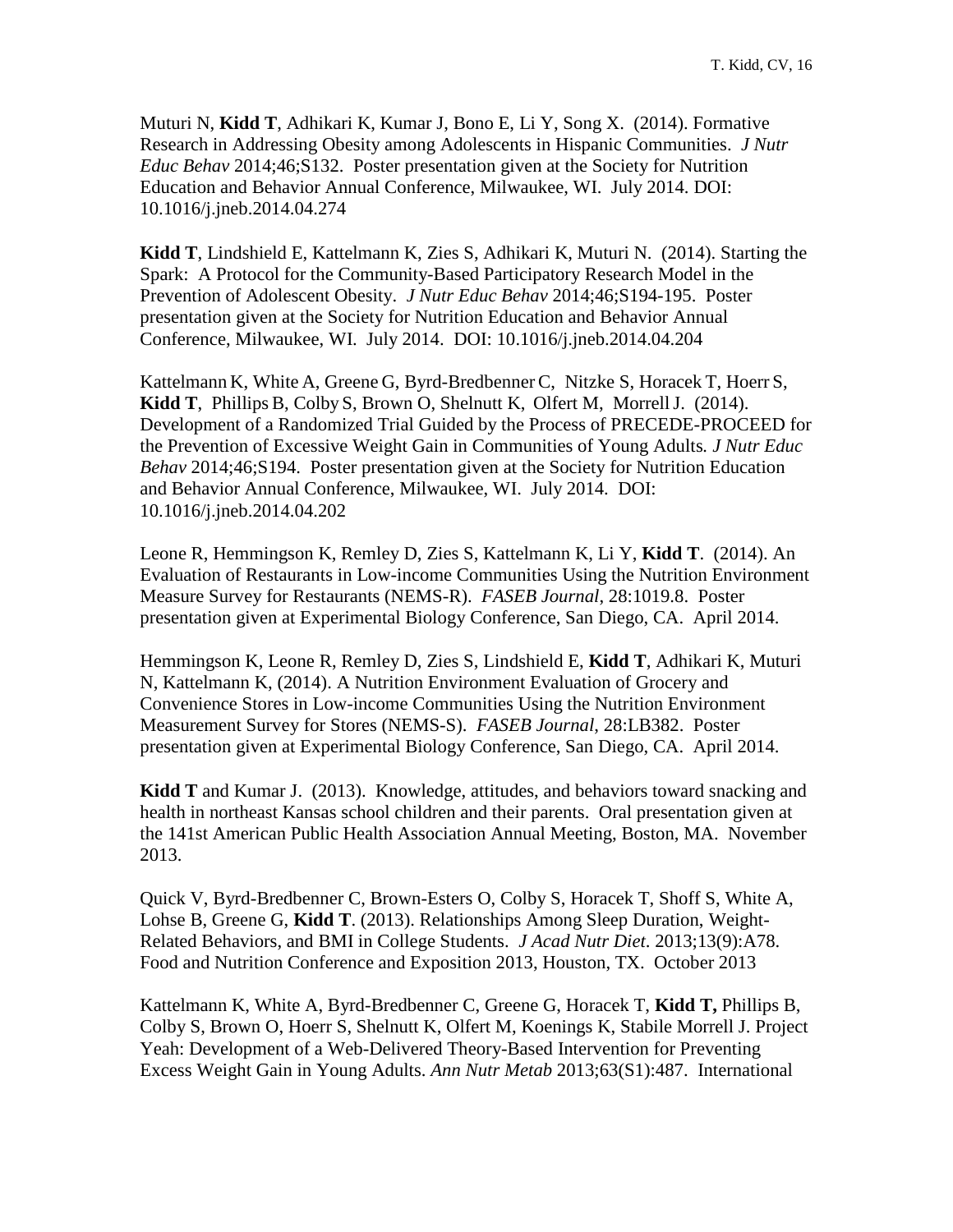Union of Nutritional Sciences 20th (IUNS) International Congress of Nutrition. Granada, Spain. September 2013.

C. Byrd-Bredbenner, V. Quick, A. White, O. Brown-Esters, S. Colby, S. Shoff, B. Lohse, G. Greene, T. Horacek, **T. Kidd**. (2013). EAT, SLEEP, WORK, PLAY: Relationships among health-related behaviors of young adults by weight status. *Ann Nutr Metab* 2013;63(S1). International Union of Nutritional Sciences 20th (IUNS) International Congress of Nutrition. Granada, Spain. September 2013.

J. Kumar, E. Karkle, K. Adhikari, S. Alavi, **T. Kidd**. (2013). Comparing Hedonic Responses of Middle School Children towards Healthy and Unhealthy Snack Foods. Pangborn Sensory Science Symposium. Rio de Janeiro, Brazil. August 2013.

Byer C, White A, Byrd-Bredbenner C, Greene G, Koenings M, Horacek T, Hoerr S, PhillipsB, Colby S, Brown O, Morrell JS, **Kidd T**, Olfert M, Shelnutt K, Ren C, Kattelmann K. (2013). Project YEAH: Effectiveness of a Theory-based, Web-delivered Weight Maintenance Intervention for Supporting Fruit and Vegetable Intake. *J Nutr Educ Behav* 2013;45:S69-70. Poster presentation given at the Society for Nutrition Education and Behavior Annual Conference, Portland, OR. August 2013.

Walsh JR, Byrd-Bredbenner C, Morrell JS, Colby S, Brown-Esters O, Green G, Hoerr S, Horacek T, **Kidd T**, Koenings M, Phillips B, Shelnutt KP, Olfert M, White AA, Kattelmann KK. (2013). Examining Differences in Anthropometric Measures and Dietary Intake of Young Adults Attending College or Vocational Programs. *J Nutr Educ Behav* 2013;45:S57-58. Poster presentation given at the Society for Nutrition Education and Behavior Annual Conference, Portland, OR. August 2013.

Ruppert M, Colby S, Shelnutt K, Greene G, Brown O, Franzen-Castle L, **Kidd, T**. Cognitive Interviewing in Survey Development. (2013). *J Nutr Educ Behav. 2013;45(4S):*S73-S74. Poster presentation given at the Society for Nutrition Education and Behavior Annual Conference, Portland, OR. August 2013.

Han, J., **Kidd, T**., Haub, M., Thompson-Snyder, C. (2013). The relationship between calcium intake and bone mineral density among young U.S. college students. Poster presentation given at the Missouri, Iowa, Nebraska, Kansas (MINK) Dietetic Conference, Overland Park, KS. April 2013.

Thompson-Snyder, C., **Kidd, T.,** Kattelmann, K., Byrd-Bredbenner, C., Colby, S., Hoerr, S., Olfert, M., Morrell, J. (2013). Characteristics associated with hypertension guidelines of a young adult college population. Poster presentation given at the Missouri, Iowa, Nebraska, Kansas (MINK) Dietetic Conference, Overland Park, KS. April 2013.

Horacek TM, Olfert M, Byrd-Bredbenner C, Carey G, Colby S, Greene G, Hoerr S, Kattelmann K, **Kidd T,** Koenings M, Brown-Esters O, Shelnutt K, White A. (2012). Environmental Supports for Physical Activity and Healthy Snacking Vary across Campus. *J Acad Nutr Diet: 112(9)*, A-62. Presentation given at the Academy of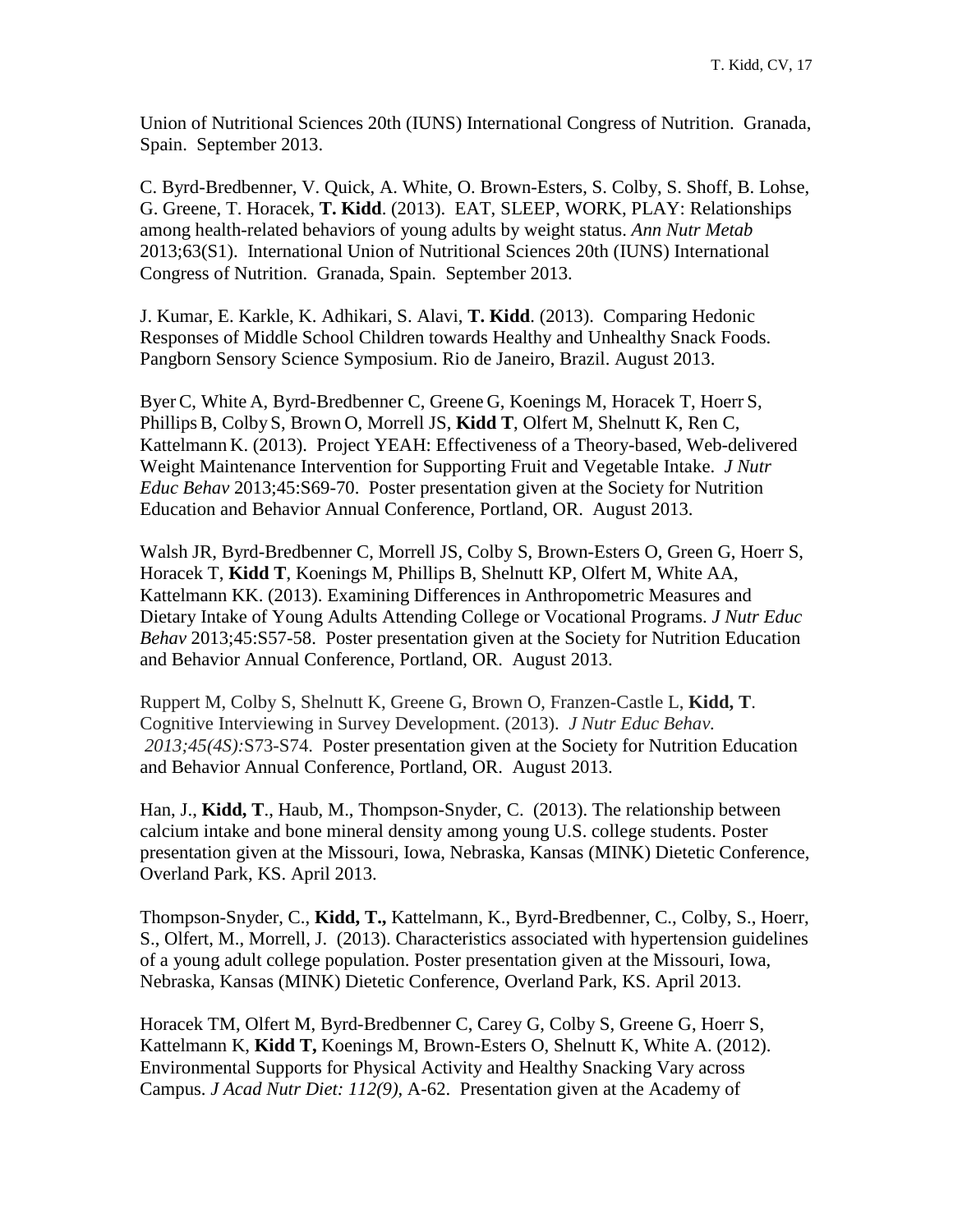Nutrition and Dietetics' Food & Nutrition Conference & Expo (FNCE), Philadelphia, PA. October 2012.

Kattelmann, K., White, A., Byrd-Bredbenner, C., Greene, G., Koenings, M., Horacek, T., Hoerr, S., Phillips, B., Colby, S., Brown-Esters, Stabile-Morell, J., **Kidd, T.,** Olfert, M., Shelnutt, K. Project YEAH: Development of a web-based intervention for preventing excess weight gain in young adults. International Congress of Dietetics, Sydney Australia, Sept 5-8, 2012.

Horacek, T., Brown-Esters, O., Byrd-Bredbenner, C., Carey, G., Colby, S., Greene, G., Hoerr, S., **Kidd, T.,** Koenings, M., Olfert, M., Phillips, B., Shelnutt, K., White, A. Obesity prevention behavior and environment relationships on U.S. post-secondary. International Congress of Dietetics Proceedings, Sydney Australia, Sept 5-8, 2012.

Kattelmann,K., White, A., Greene, G., Byrd-Bredbenner, C., Horacek, T., Hoerr, S., **Kidd, T.,** Phillips, B., Colby,S., Brown-Esters, O., Koenings, M., Shelnutt, K., Olfert, M., Stabile Morrell, J. (2012). Development of a Randomized Trial Guided by the Process of PRECEDE-PROCEED for the Prevention of Excessive Weight Gain in Communities of Young Adults. *Journal of Nutrition Education and Behavior: 44*:S93- S94. Presentation given at the Society for Nutrition Education Annual Conference, Washington, DC. July 2012.

Kattelmann, K., Mortinsen, K., Phillips, B., Greene, G., Shelnutt, KP., Olfert, M., Esters, O., Nitzke, S., Horacek, T., Quick, V., Hoerr, S., **Kidd, T**., Colby, S., Morrell, J. (2011). Tailoring a Management Access System for Use by Campus Coordinators in 14 States for a Web-Based Nutrition Intervention. *Journal of Nutrition Education and Behavior: 43(4S1)*;S33-34. Poster presentation given at the Society for Nutrition Education Annual Conference, Kansas City, KS. July 2011

Kattelmann, K., White, A., Byrd-Bredbenner, C., Nitzke, S., Greene, G., Horacek, T., Hoerr, S., Phillips, B., Colby, S., Esters, O., Morrell, J., Olfert, M., **Kidd, T.,** Shelnutt, K. (2011). Project Y.E.A.H: Development of a Web-Based Intervention Guided by the Precede-Proceed Model for Preventing Excess Weight Gain in Young Adults. Poster presentation given at the International Society for Behavioral Nutrition and Physical Activity (ISBNPA), Melbourne, Australia. June 2011.

**Kidd, T.**, Schrage, A., Snyder, C., and Horacek, T. (2010). Vending Machines Affect on Discretionary Calorie Consumption. *Journal of the American Dietetic Association: 110(suppl 2)*;A-53. Poster Presentation given at American Dietetic Association's Food & Nutrition Conference & Expo (FNCE), Boston, MA. November 2010.

Walsh, J., White, A., Byrd-Bredbenner, C., Colby, S., Esters, O., Greene, G., Hoerr, S., Horacek, T., Kattelmann, K., **Kidd, T.,** Nitzke, S., and Phillips, B. (2010). Use of a Multi-phase Community Assessment Model to Identify Behavioral and Environmental Influences of Obesity for Young Adults. *Journal of the American Dietetic Association: 110(suppl 2)*;A-30. Poster Presentation given at American Dietetic Association's Food &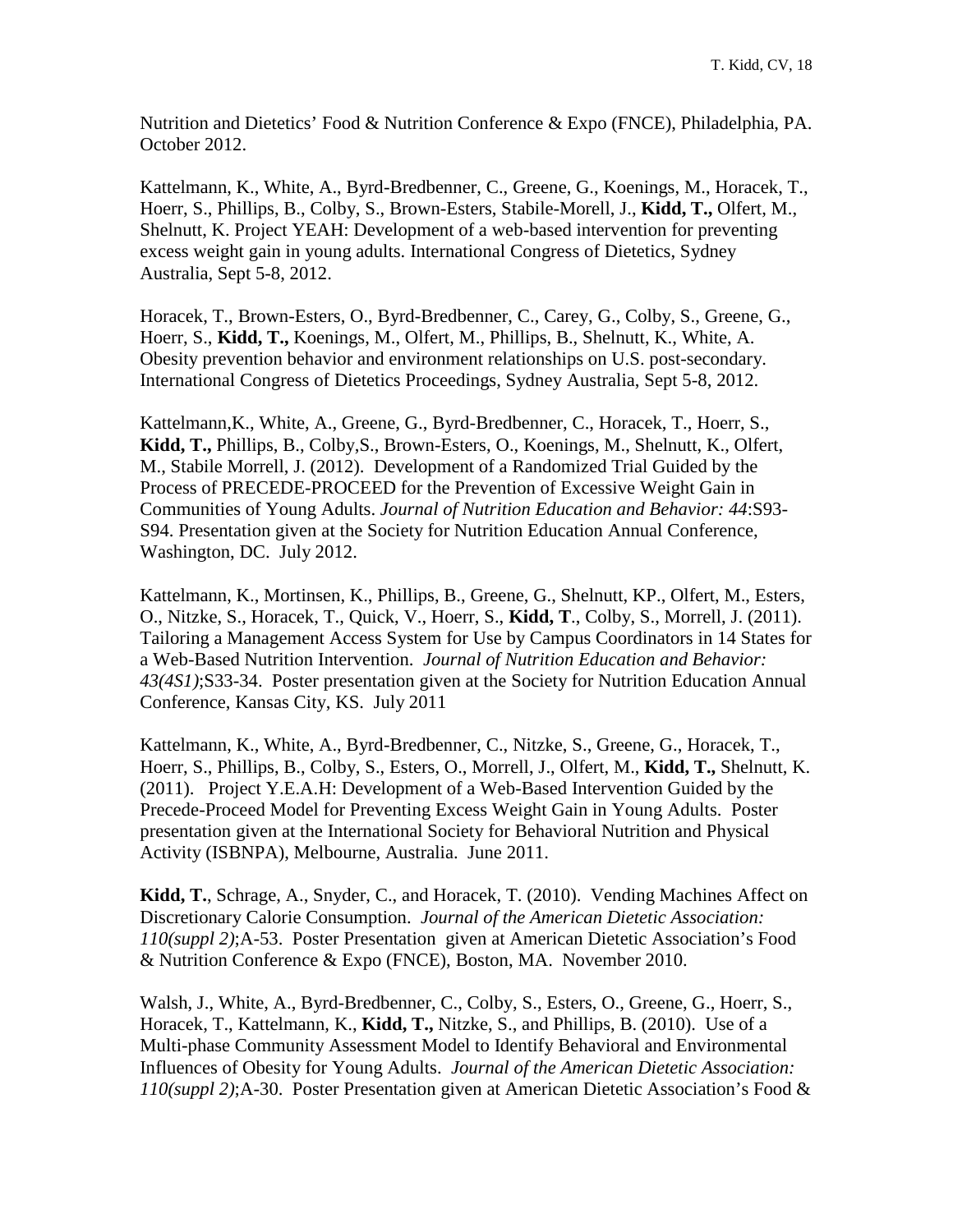Nutrition Conference & Expo (FNCE), Boston, MA. November 2010.

Erdman, M., Horacek, T., Phillips, B., Guo, W., Colby, S., White, A., **Kidd, T.,**  Koenings, M., Walsh, J., Quick, V., and Greene, G. (2010). Assessment of the Food and Eating Environment of College Campuses Using a Modified NEMS. *Journal of the American Dietetic Association: 110(suppl 2)*;A-24. Poster Presentation given at American Dietetic Association's Food & Nutrition Conference & Expo (FNCE), Boston, MA. November 2010.

Snyder, C. and **Kidd, T.** (2010). Quality of Life Factors Influencing Health Behaviors in Young Adult Families. *Journal of Nutrition Education and Behavior: 42(4S)*;S105. Poster Presentation given at the Society of Nutrition Education Annual Conference, Reno, NV. July 2010.

Guo, W., Reznar, M., Long. K., Lawson, K., Hoerr, S., and **Kidd, T.** (2010). College Students Were More Interested in Learning Stress Reduction and Time Management Than in Weight Reduction. *Journal of Nutrition Education and Behavior: 42(4S)*;S103- S104. Poster Presentation given at the Society of Nutrition Education Annual Conference, Reno, NV. July 2010.

Horacek, T., Byrd-Bredbenner, C. Marco, A., Hoerr, S. Walsh, J., Colby, S.E., **Kidd, T.,** Johnson, M., and Phillips, B. (2010) Healthy Vending Snacks on 10 College Campuses: A Comparison of Nutrient Density Scores. *FASEB Journal*, 24:736. Poster presentation given at Experimental Biology Conference, Anaheim, CA. April 2010.

**Kidd, T.,** Bradshaw, B., and Snyder C. (2008). Evaluating the Fruit and Vegetable Intake of Walk Kansas: Assessing the Community-based Approach. *Journal of the American Dietetic Association: 108(suppl)*;A95. Poster presentation given at the American Dietetic Association's Food & Nutrition Conference & Expo (FNCE), Chicago, IL. October 2008.

Hamm, K. and **Kidd, T.** (2008). Kansans Move into Health. *Journal of the American Dietetic Association: 108(suppl)*;A100. Poster presentation given at the American Dietetic Association's Food & Nutrition Conference & Expo (FNCE), Chicago, IL. October 2008.

**Kidd, T.,** Bradshaw, B., and Snyder C. (2007). Assessing the Impact of Walk Kansas on the Sustainability of Fruit and Vegetable Intake. *Journal of Nutrition Education and Behavior: 39(4S)*;S94. Oral presentation given at the Society of Nutrition Education Annual Conference, Chicago, IL. July 2007.

**Kidd, T.,** Johannes, E., Simonson, L., and Medeiros, D. (2007). KNACK Online: Addressing Adolescent Obesity. *Journal of Nutrition Education and Behavior: 39(4S)*;S132. Poster presentation given at the Society of Nutrition Education Annual Conference, Chicago, IL. July 2007.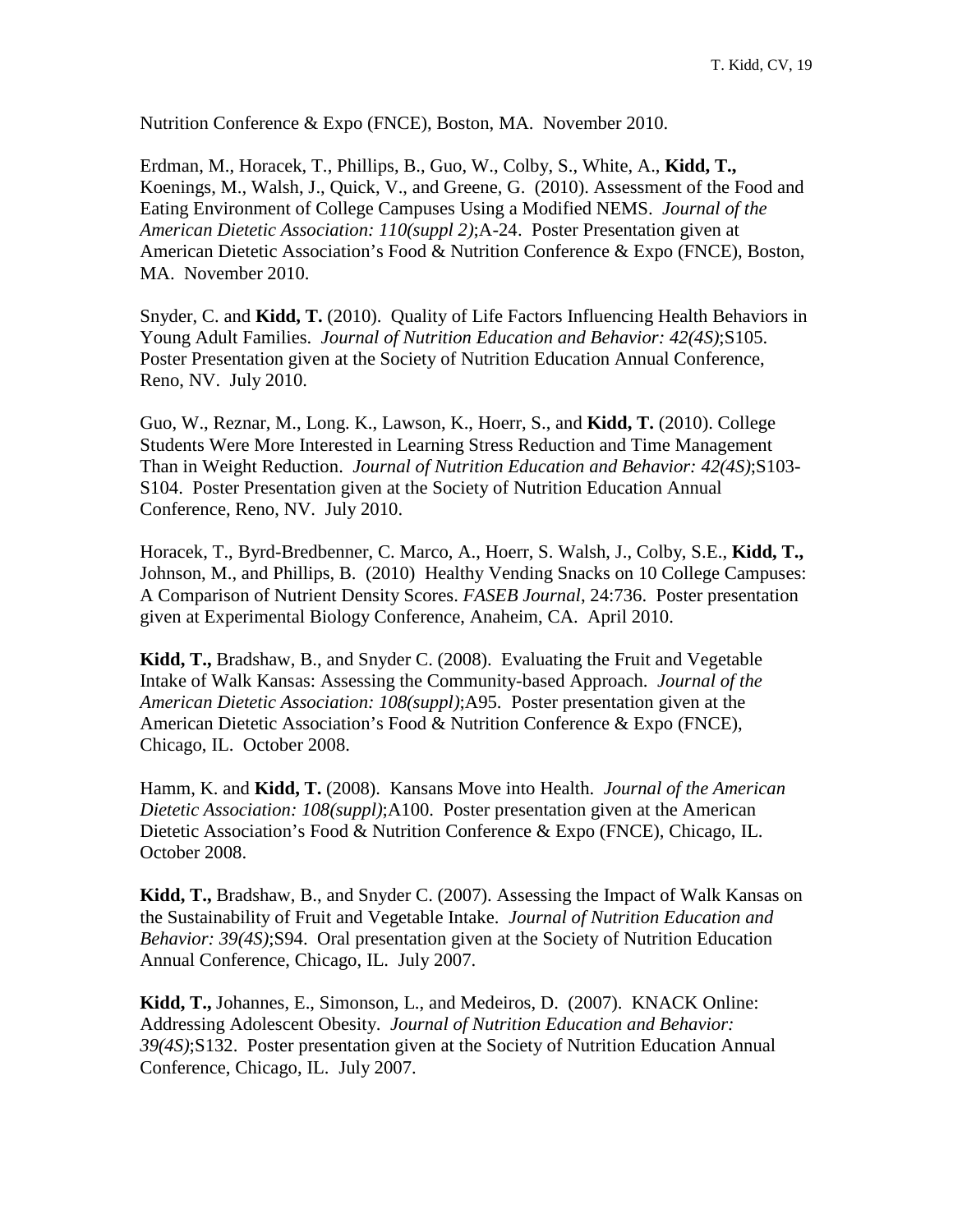#### **Peer-reviewed Extension Publications:**

Li, Y and **Kidd, T.** (2017, December). Wise Eating for Youth: Overview, MF 3359.

Li, Y and **Kidd, T.** (2017, December). Wise Eating for Youth: Respect Your Hunger, MF 3360.

Li, Y and **Kidd, T.** (2017, December). Wise Eating for Youth: Discover the Satisfaction Factor, MF 3361.

Li, Y and **Kidd, T.** (2017, December). Wise Eating for Youth: Take Charge of Your Emotions without Using Food, MF 3362

Li, Y and **Kidd, T.** (2017, December). Wise Eating for Youth: Be Active! Feel the Difference, MF 3363.

Li, Y and **Kidd, T.** (2017, December). Wise Eating for Youth: Pick the Right Fuel for Your Body, MF 3364.

**Kidd, T.** and Dobratz, D. (2015, October). You Are What You Eat, Student's Guide, MF3219.

**Kidd, T.** and Dobratz, D. (2015, October). You Are What You Eat, Leader's Guide, MF3237.

**Kidd, T.** and Keller, J. (2013, November). Nutrition and Activities for Communities: What's Fat All About?, *MF3086*.

**Kidd, T.** and Keller, J. (2013, November). Nutrition and Activities for Communities: Subtract the Sugar, *MF3085*.

**Kidd, T.** and Krehbiel, K. (2013, November). Nutrition and Activities for Communities: The Food Safety Zone, *MF3012*.

**Kidd, T. ,** Metzgar, C**.** and Krehbiel, K. (2013, November). Nutrition and Activities for Communities: What's Your Beverage?, *MF3011*.

**Kidd, T. ,** Metzgar, C**.** and Krehbiel, K. (2013, November). Nutrition and Activities for Communities: Move More, *MF3010*.

**Kidd, T. ,** Metzgar, C**.** and Krehbiel, K. (2013, November). Nutrition and Activities for Communities: Super-Sized Snacks, *MF3009*.

**Kidd, T. ,** Metzgar, C**.** and Krehbiel, K. (2013, November). Nutrition and Activities for Communities: Build Strength with Protein, *MF3008*.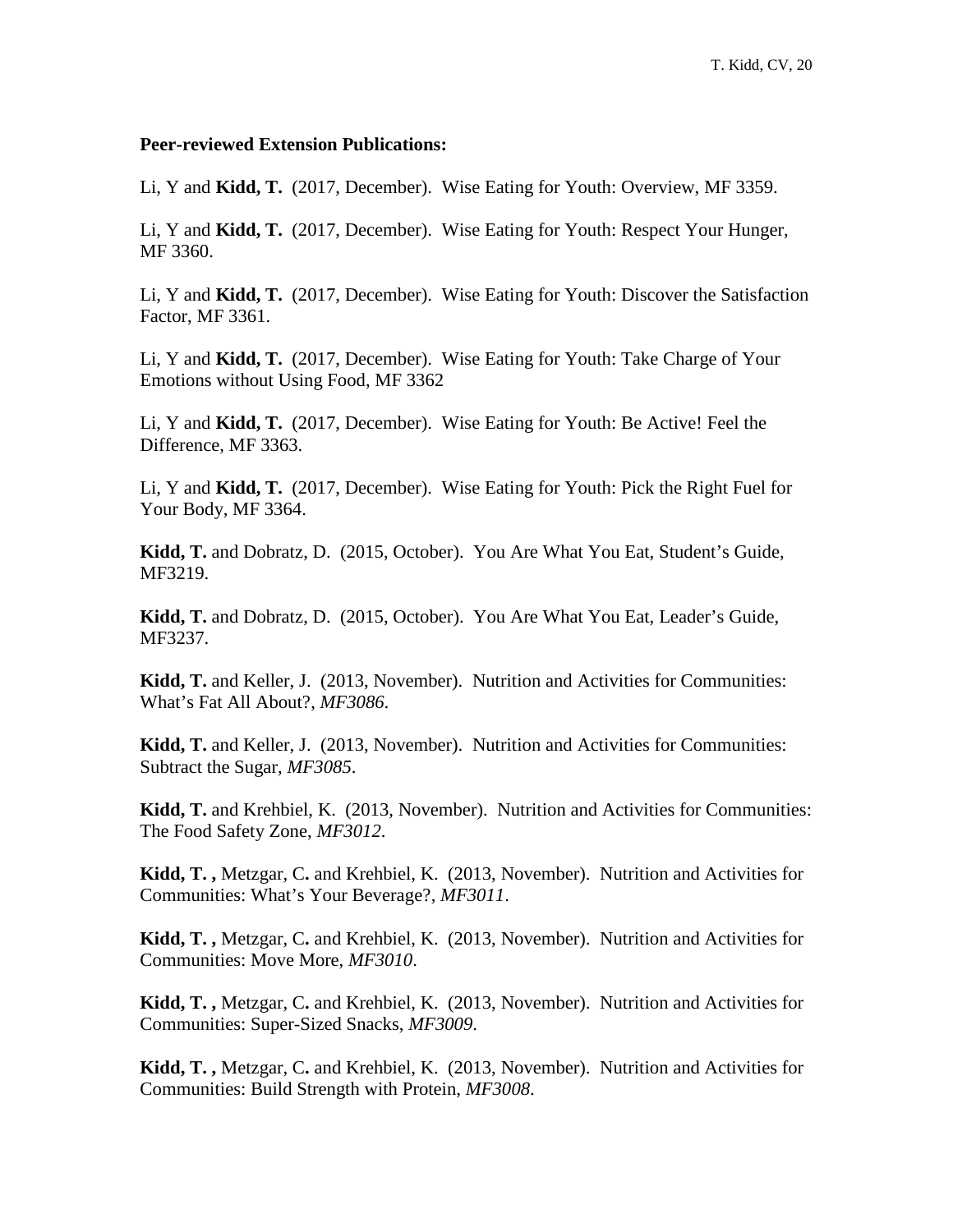**Kidd, T. ,** Metzgar, C**.** and Krehbiel, K. (2013, November). Nutrition and Activities for Communities: The Whole Grain Truth, *MF3007*.

**Kidd, T. ,** Metzgar, C**.** and Krehbiel, K. (2013, November). Nutrition and Activities for Communities: bone Up on Your Calcium, *MF3006*.

**Kidd, T. ,** Metzgar, C**.** and Krehbiel, K. (2013, November). Nutrition and Activities for Communities: Mix and Match Your Fruits and Veggies, *MF3005*.

**Kidd, T. ,** Metzgar, C**.** and Krehbiel, K. (2013, November). Nutrition and Activities for Communities: Start Your Day Right, *MF3004*.

Bilderback, S. and **Kidd, T.**, (2013). Way to Go! *Intermediate Weekly Workout.* Series 3, Issue 8.

Bilderback, S. and **Kidd, T.**, (2013). Way to Go! *Primary Weekly Workout.* Series 3, Issue 8.

Bilderback, S. and **Kidd, T.**, (2013). Eat Smart to Play Hard. *Intermediate Weekly Workout.* Series 3, Issue 7.

Bilderback, S. and **Kidd, T.**, (2013). Eat Smart to Play Hard. *Primary Weekly Workout.* Series 3, Issue 7.

Bilderback, S. and **Kidd, T.**, (2013). Labels Help us Make Healthy Choices. *Intermediate Weekly Workout.* Series 3, Issue 6.

Bilderback, S. and **Kidd, T.**, (2013). Labels Help us Make Healthy Choices. *Primary Weekly Workout.* Series 3, Issue 6.

Bilderback, S. and **Kidd, T.**, (2013). Breakfast for Champions. *Intermediate Weekly Workout.* Series 3, Issue 5.

Bilderback, S. and **Kidd, T.**, (2013). Breakfast for Champions. *Primary Weekly Workout.* Series 3, Issue 5.

Bilderback, S. and **Kidd, T.**, (2013). The bounty of Garden Vegetables. *Intermediate Weekly Workout.* Series 3, Issue 4.

Bilderback, S. and **Kidd, T.**, (2013). Watching Vegetables Grow. *Primary Weekly Workout.* Series 3, Issue 4.

Bilderback, S. and **Kidd, T.**, (2013). Keeping Food Safe. *Intermediate Weekly Workout.* Series 3, Issue 3.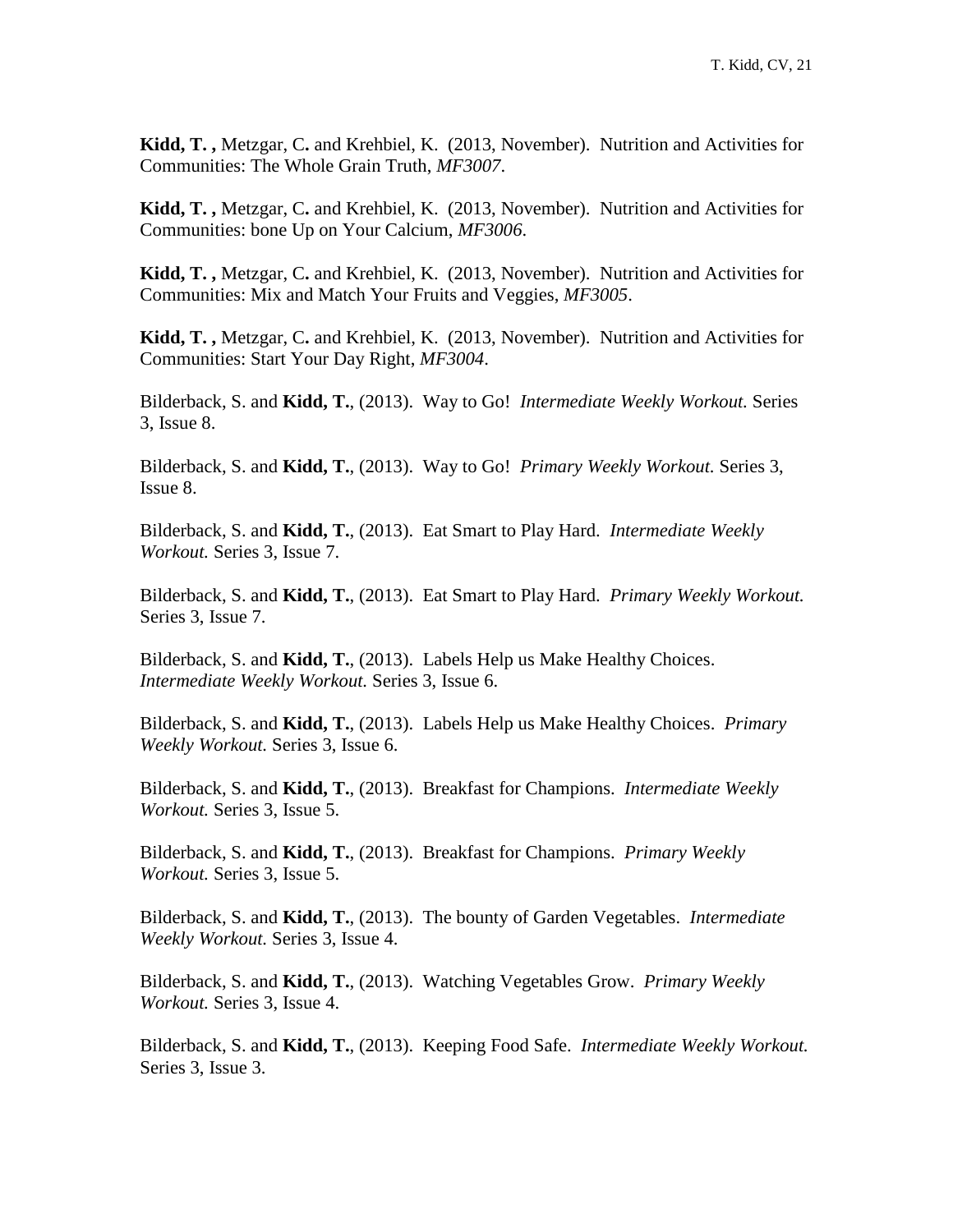Bilderback, S. and **Kidd, T.**, (2013). Keeping Food Safe. *Primary Weekly Workout.* Series 3, Issue 3.

Bilderback, S. and **Kidd, T.**, (2013). Eating Healthy When Eating Out. *Intermediate Weekly Workout.* Series 3, Issue 2.

Bilderback, S. and **Kidd, T.**, (2013). Have it the MyPlate Way! *Primary Weekly Workout.* Series 3, Issue 2.

Bilderback, S. and **Kidd, T.**, (2013). Walking with MyPlate! *Intermediate Weekly Workout.* Series 3, Issue 1.

Bilderback, S. and **Kidd, T.**, (2013). MyPlate and Activity…a Recipe for Success! *Primary Weekly Workout.* Series 3, Issue 1.

**Kidd, T.**, Bilderback, S., and Hamm, K. (2012). Congratulations! You Made It! *Primary Weekly Workout.* Revised Series 1, Issue 8.

**Kidd, T.**, Bilderback, S., and Hamm, K. (2012). Congratulations! You Made It! *Intermediate Weekly Workout.* Revised Series 1, Issue 8.

**Kidd, T.**, Bilderback, S., and Hamm, K. (2012). Start Your Day Smart! Have Breakfast. *Primary Weekly Workout.* Revised Series 1, Issue 7.

**Kidd, T.**, Bilderback, S., and Hamm, K. (2012). Start Your Day Smart! Eat Breakfast. *Intermediate Weekly Workout.* Revised Series 1, Issue 7.

**Kidd, T.**, Bilderback, S., and Hamm, K. (2012). Go, Slow and Whoa Foods.*Primary Weekly Workout.* Revised Series 1, Issue 6.

**Kidd, T.**, Bilderback, S., and Hamm, K. (2012). Go, Slow and Whoa Foods. *Intermediate Weekly Workout.* Revised Series 1, Issue 6.

**Kidd, T.**, Bilderback, S., and Hamm, K. (2012). Pass the Water, Please. *Primary Weekly Workout.* Revised Series 1, Issue 5.

**Kidd, T.**, Bilderback, S., and Hamm, K. (2012). Pass the Water, Please. *Intermediate Weekly Workout.* Revised Series 1, Issue 5.

**Kidd, T.**, Bilderback, S., and Hamm, K. (2012). The World of Vitamins. *Primary Weekly Workout.* Revised Series 1, Issue 4.

**Kidd, T.**, Bilderback, S., and Hamm, K. (2012). Investigating the World of Vitamins. *Intermediate Weekly Workout.* Revised Series 1, Issue 4.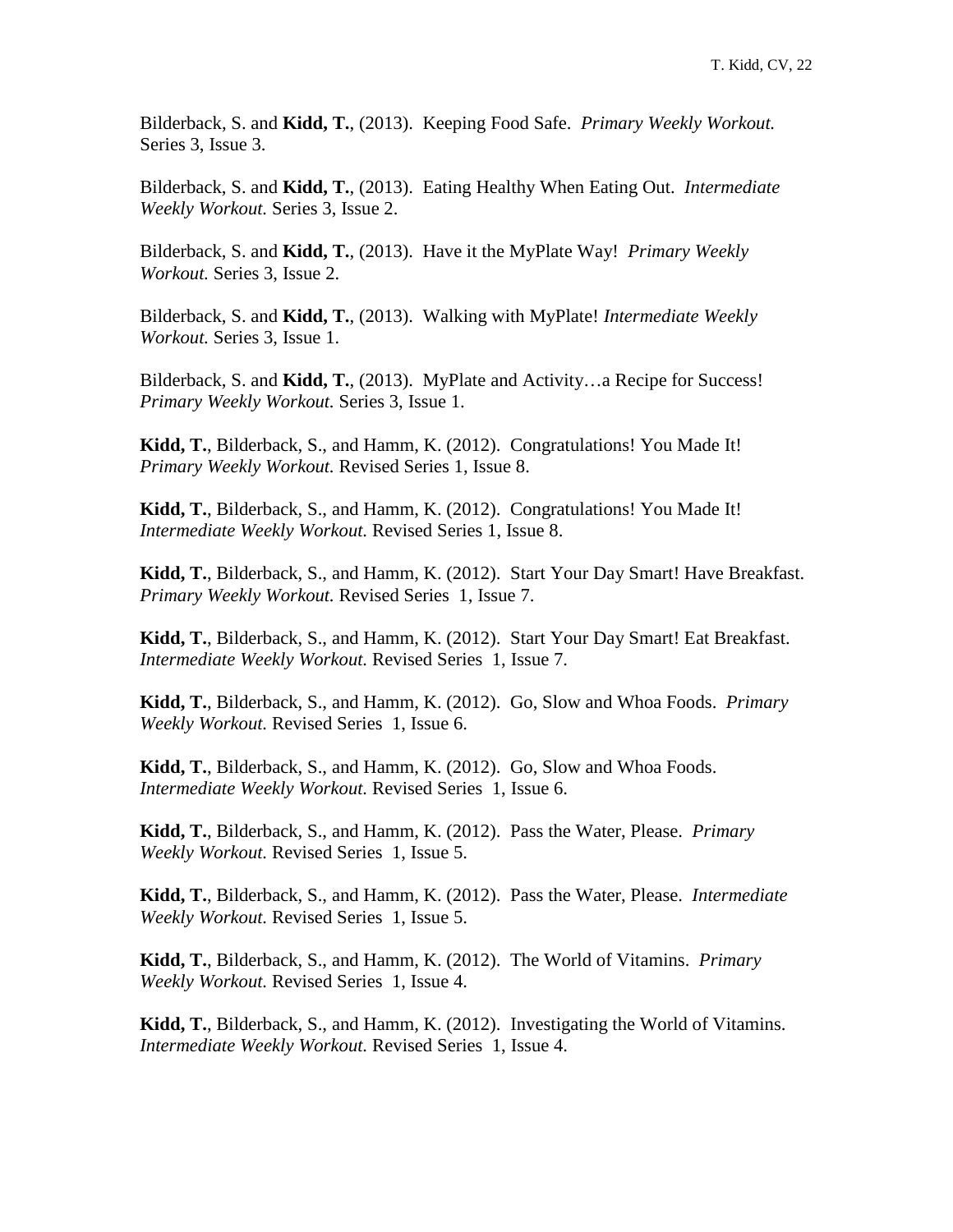**Kidd, T.**, Bilderback, S., and Hamm, K. (2012). How Much Should You Eat? *Primary Weekly Workout.* Revised Series 1, Issue 3.

**Kidd, T.**, Bilderback, S., and Hamm, K. (2012). The Portion Problem. *Intermediate Weekly Workout.* Revised Series 1, Issue 3.

**Kidd, T.**, Bilderback, S., Hamm, K. and Smith, F. (2012). Put a Rainbow of Color on Your Plate. *Primary Weekly Workout.* Revised Series 1, Issue 2.

**Kidd, T.**, Bilderback, S., Hamm, K. and Smith, F. (2012). Put a Rainbow of Color on Your Plate. *Intermediate Weekly Workout.* Revised Series 1, Issue 2.

**Kidd, T.**, Bilderback, S., and Hamm, K. (2012). Eat right, Exercise and Have Fun. *Primary Weekly Workout.* Revised Series 1, Issue 1.

**Kidd, T.**, Bilderback, S., and Hamm, K. (2012). Eat right, Exercise and Have Fun. *Intermediate Weekly Workout.* Revised Series 1, Issue 1.

**Kidd, T.** and Hanson, K. (2012, July). Emotional Appetite: The Food and Mood connection, Fact Sheet, *Family and Consumer Sciences Lesson Series, MF3052*.

**Kidd, T.** and Hanson, K. (2012, July). Emotional Appetite: The Food and Mood connection, Leader's Guide. *Family and Consumer Sciences Lesson Series, MF3051*.

**Kidd, T.** and Hamm, K. (2012, May). Kansans Move into Health: The Ups and Downs of Emotional Eating, Leader's Guide, *MF2973*.

**Kidd, T.** and Hamm, K. (2012, May). Kansans Move into Health: The Ups and Downs of Emotional Eating, *MF2972*.

**Kidd, T.** and Hamm, K. (2012, March). Kansans Move into Health: The Real Deal, Leader's Guide, *MF2971*.

**Kidd, T.** and Hamm, K. (2012, March). Kansans Move into Health: The Real Deal, *MF2970*.

Bilderback, S. and **Kidd, T.**, (2012). Celebrate! You Made It! *7-8 Grades.* Series 1, Issue 8.

Bilderback, S. and **Kidd, T.**, (2012). Wake Up to Breakfast. *7-8 Grades.* Series 1, Issue 7.

Bilderback, S. and **Kidd, T.**, (2012). Choose Your Foods Wisely. *7-8 Grades.* Series 1, Issue 6.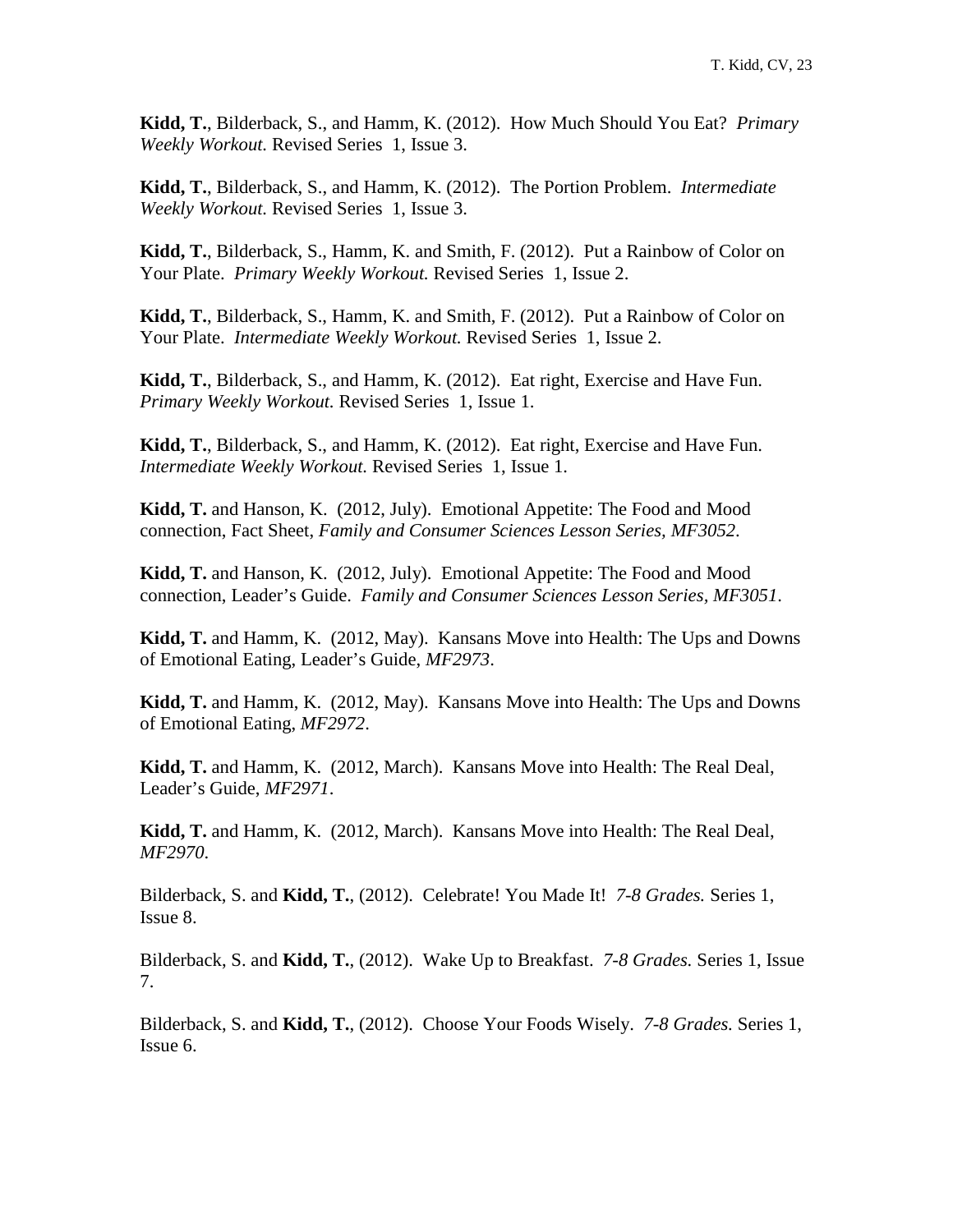Bilderback, S. and **Kidd, T.**, (2012). Water, the Best Choice! *7-8 Grades.* Series 1, Issue 5.

Bilderback, S. and **Kidd, T.**, (2012). Vitamins in Your Food! *7-8 Grades.* Series 1, Issue 4.

Bilderback, S. and **Kidd, T.**, (2012). Enjoy Your Food, but Eat Less. *7-8 Grades.* Series 1, Issue 3.

Bilderback, S. and **Kidd, T.**, (2012). Remake Your Plate with MyPlate. *7-8 Grades.* Series 1, Issue 2.

Bilderback, S. and **Kidd, T.**, (2012). On Your Mark, Get Set, GO! *7-8 Grades.* Series 1, Issue 1.

**Kidd, T.** and Hamm, K. (2012, February). Kansans Move into Health: Taking it to the Streets, Leader's Guide, *MF2969*.

**Kidd, T.** and Hamm, K. (2012, February). Kansans Move into Health: Taking it to the Streets, *MF2968*.

**Kidd, T.** and Hamm, K. (2011, October). Kansans Move into Health: What's in a Snack, Leader's Guide, *MF2967*.

**Kidd, T.** and Hamm, K. (2011, October). Kansans Move into Health: What's in a Snack, *MF2966.*

**Kidd, T.** and Hamm, K. (2011, September). Kansans Move into Health: Everything in Moderation, Leader's Guide, *MF2965*.

**Kidd, T.** and Hamm, K. (2011, September). Kansans Move into Health: Everything in Moderation, *MF2964.* 

**Kidd, T.** and Hamm, K. (2011, September). Kansans Move into Health: Taking it to the Store Leader's Guide, *MF2963*.

**Kidd, T.** and Hamm, K. (2011, September). Kansans Move into Health: Taking it to the Store, *MF2962.* 

**Kidd, T.** and Hamm, K. (2011, August). Kansans Move into Health: Eating for Health, Leader's Guide, *MF2961*.

**Kidd, T.** and Hamm, K. (2011, August). Kansans Move into Health: Eating for Health, *MF2960.*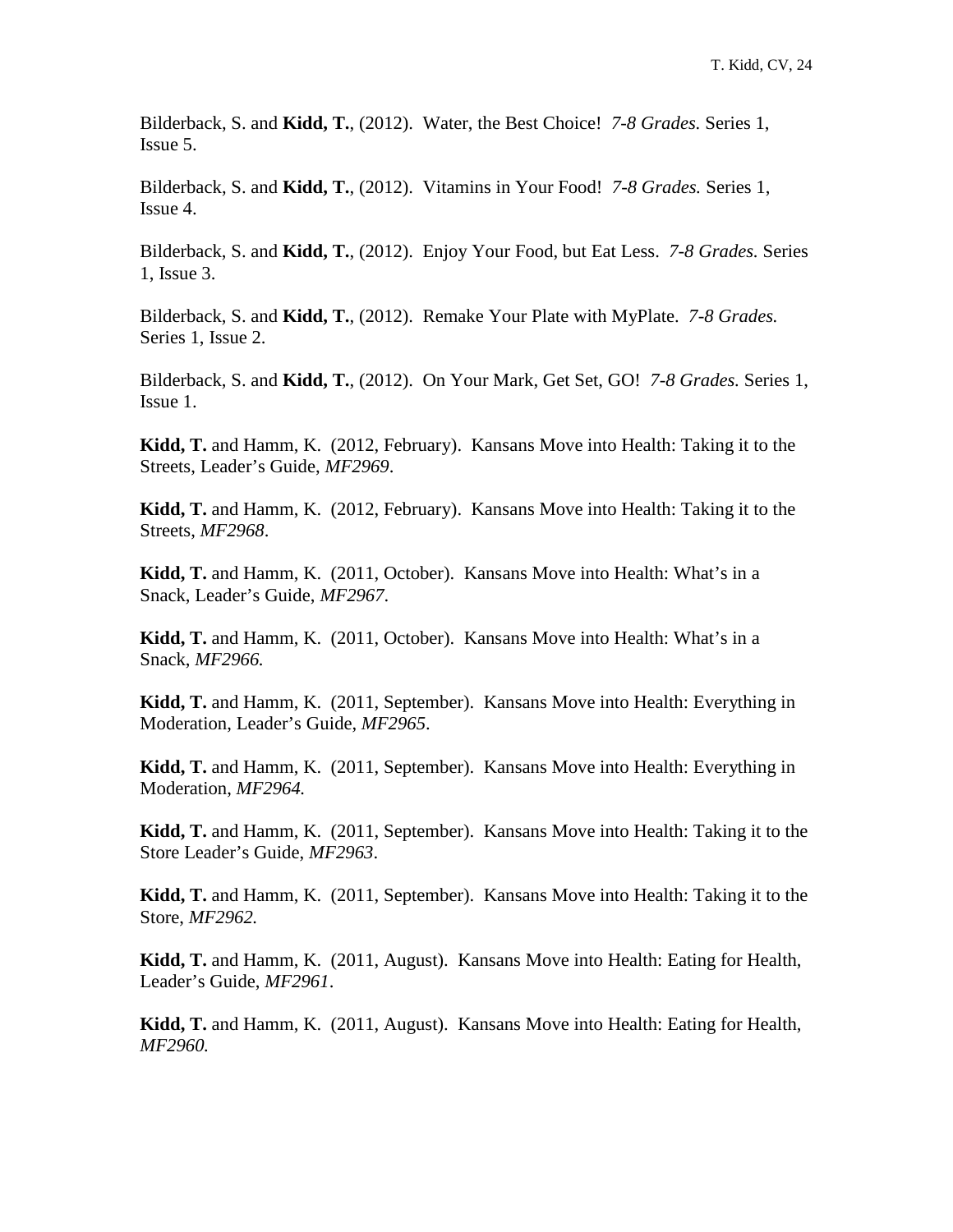**Kidd, T.** and Hamm, K. (2011, July). Kansans Move into Health: Where Do I Stand, Leader's Guide, *MF2959*.

**Kidd, T.** and Hamm, K. (2011, July). Kansans Move into Health: Where Do I Stand, *MF2958.* 

Bilderback, S. and **Kidd, T.**, (2011). Keep Moving. *Intermediate Weekly Workout.* Series 2, Issue 8.

Bilderback, S. and **Kidd, T.**, (2011). Keep Moving. *Primary Weekly Workout.* Series 2, Issue 8.

Bilderback, S. and **Kidd, T.**, (2011). What are Empty Calories? *Intermediate Weekly Workout.* Series 2, Issue 7.

Bilderback, S. and **Kidd, T.**, (2011). What are Empty Calories? *Primary Weekly Workout.* Series 2, Issue 7.

Bilderback, S. and **Kidd, T.**, (2011). Lean Into a Healthy Plate. *Intermediate Weekly Workout.* Series 2, Issue 6.

Bilderback, S. and **Kidd, T.**, (2011). Lean Into a Healthy Plate. *Primary Weekly Workout.* Series 2, Issue 6.

Bilderback, S. and **Kidd, T.**, (2011). Make Half Your Plate Fruits and Vegetables. *Intermediate Weekly Workout.* Series 2, Issue 5.

Bilderback, S. and **Kidd, T.**, (2011). Make Half Your Plate Fruits and Vegetables. *Primary Weekly Workout.* Series 2, Issue 5.

Bilderback, S. and **Kidd, T.**, (2011). Fruit—The Fun Food! *Intermediate Weekly Workout.* Series 2, Issue 4.

Bilderback, S. and **Kidd, T.**, (2011). Fruit—The Fun Food! *Primary Weekly Workout.* Series 2, Issue 4.

Bilderback, S. and **Kidd, T.**, (2011). Dairy Foods—Good for the Body! *Intermediate Weekly Workout.* Series 2, Issue 3.

Bilderback, S. and **Kidd, T.**, (2011). Dairy Foods—Good for the Body! *Primary Weekly Workout.* Series 2, Issue 3.

Bilderback, S. and **Kidd, T.**, (2011). Meet the Grain Group! *Intermediate Weekly Workout.* Series 2, Issue 2.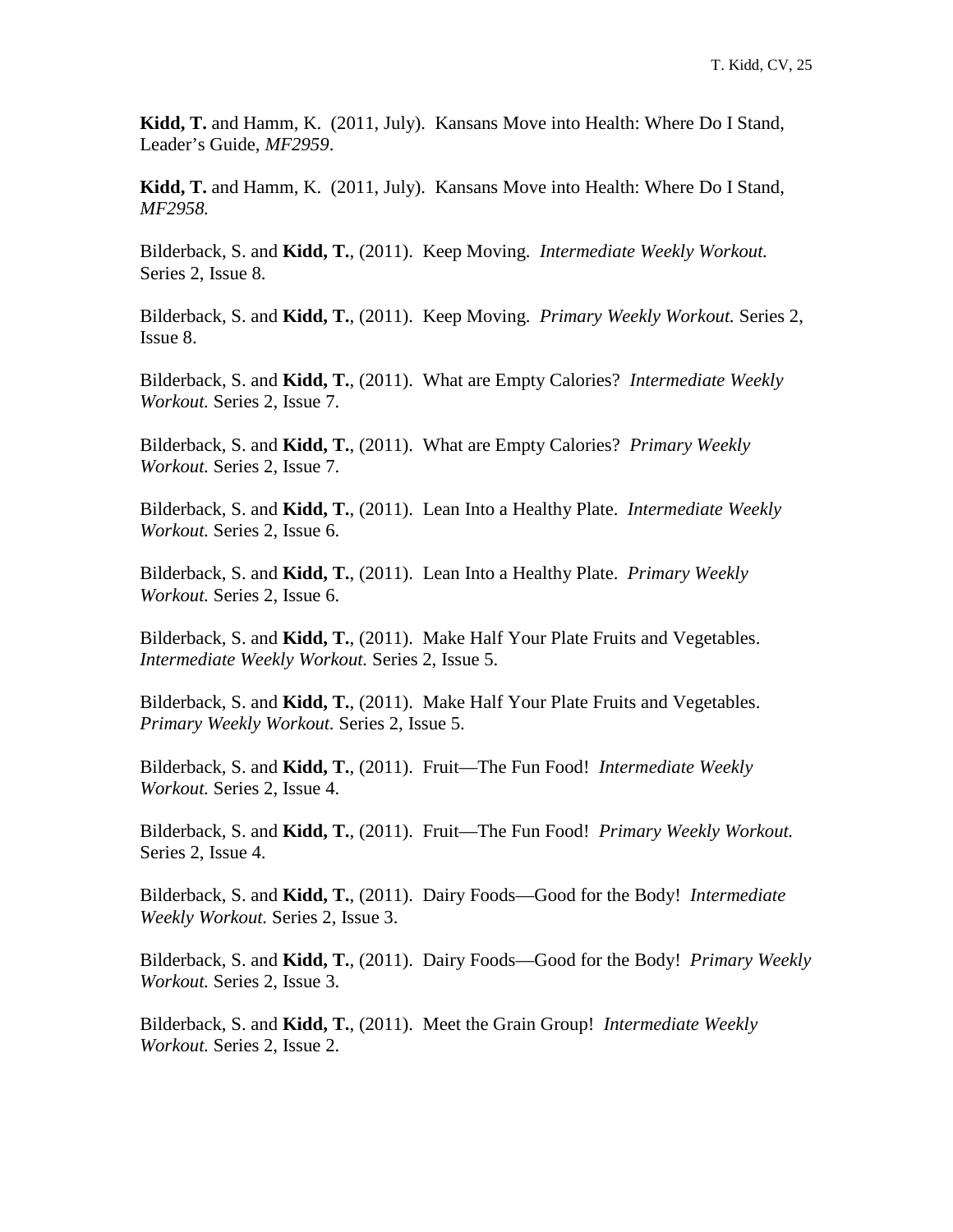Bilderback, S. and **Kidd, T.**, (2011). Meet the Grain Groups! *Primary Weekly Workout.* Series 2, Issue 2.

Bilderback, S. and **Kidd, T.**, (2011). Welcome! *Intermediate Weekly Workout.* Series 2, Issue 1.

Bilderback, S. and **Kidd, T.**, (2011). Welcome! *Primary Weekly Workout.* Series 2, Issue 1.

**Kidd, T.** (2011, February). Healthy Behaviors: A Day-by-day Commitment. *Nutrition News.*

**Kidd, T.**, Bilderback, S., and Hamm, K. (2010). Congratulations! You Made It! *Primary Weekly Workout.* Series 1, Issue 8.

**Kidd, T.**, Bilderback, S., and Hamm, K. (2010). Congratulations! You Made It! *Intermediate Weekly Workout.* Series 1, Issue 8.

**Kidd, T.**, Bilderback, S., and Hamm, K. (2010). Start Your Day Smart! Have Breakfast. *Primary Weekly Workout.* Series 1, Issue 7.

**Kidd, T.**, Bilderback, S., and Hamm, K. (2010). Start Your Day Smart! Eat Breakfast. *Intermediate Weekly Workout.* Series 1, Issue 7.

**Kidd, T.**, Bilderback, S., and Hamm, K. (2010). Go, Slow and Whoa Foods.*Primary Weekly Workout.* Series 1, Issue 6.

**Kidd, T.**, Bilderback, S., and Hamm, K. (2010). Go, Slow and Whoa Foods. *Intermediate Weekly Workout.* Series 1, Issue 6.

**Kidd, T.**, Bilderback, S., and Hamm, K. (2010). Pass the Water, Please. *Primary Weekly Workout.* Series 1, Issue 5.

**Kidd, T.**, Bilderback, S., and Hamm, K. (2010). Pass the Water, Please. *Intermediate Weekly Workout.* Series 1, Issue 5.

**Kidd, T.** (2010, September). The Roles of Food Additives. *Nutrition News.*

**Kidd, T.**, Bilderback, S., and Hamm, K. (2010). The World of Vitamins. *Primary Weekly Workout.* Series 1, Issue 4.

**Kidd, T.**, Bilderback, S., and Hamm, K. (2010). Investigating the World of Vitamins. *Intermediate Weekly Workout.* Series 1, Issue 4.

**Kidd, T.**, Bilderback, S., and Hamm, K. (2010). How Much Should You Eat? *Primary Weekly Workout.* Series 1, Issue 3.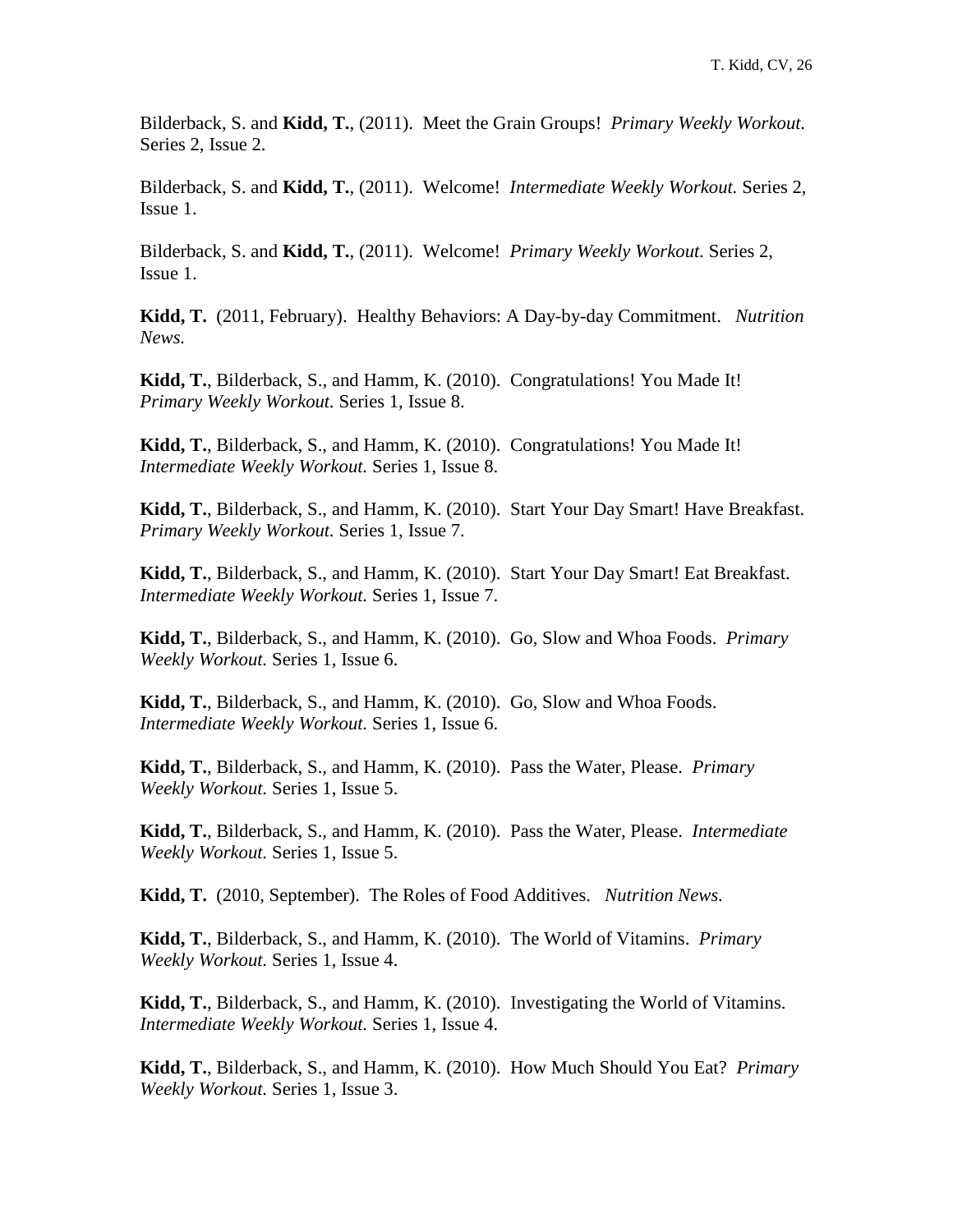**Kidd, T.**, Bilderback, S., and Hamm, K. (2010). The Portion Problem. *Intermediate Weekly Workout.* Series 1, Issue 3.

**Kidd, T.**, Bilderback, S., Hamm, K. and Smith, F. (2010). Put a Rainbow of Color on Your Plate. *Primary Weekly Workout.* Series 1, Issue 2.

**Kidd, T.**, Bilderback, S., Hamm, K. and Smith, F. (2010). Put a Rainbow of Color on Your Plate. *Intermediate Weekly Workout.* Series 1, Issue 2.

**Kidd, T.**, Bilderback, S., and Hamm, K. (2010). Eat right, Exercise and Have Fun. *Primary Weekly Workout.* Series 1, Issue 1.

**Kidd, T.**, Bilderback, S., and Hamm, K. (2010). Eat right, Exercise and Have Fun. *Intermediate Weekly Workout.* Series 1, Issue 1.

**Kidd, T.** (2010, March). Caffeine in Energy Drinks. *Nutrition News.*

**Kidd, T.** (2009, May). Eat Energy Dense Foods to Reduce Food Cost. *Nutrition News.*

**Kidd, T.** (2008, May). Facts and Functions of Prebiotics, Probiotics and Synbiotics. *Nutrition News.*

**Kidd, T. (**2007, September). Alli: Friend or foe? *Nutrition News.*

**Kidd, T. (**2007, July/September). What's on TV? *Young Families.*

**Kidd, T.** and Snyder, C. (2007, July). Kansans Move into Health: Leader's Guide. *Family and Consumer Sciences Lesson Series, MF-2782.* 

**Kidd, T.** and Snyder, C. (2007, July). Kansans Move into Health: Fact Sheet. *Family and Consumer Sciences Lesson Series, MF-2783.* 

**Kidd, T.** (2007, April/June). It's Party Time, Bring on the Snacks. *Young Families Newsletter.*

**Kidd, T.** (2007, January/March). Food Mixes Make Great Holiday Gifts. *Young Families Newsletter.*

**Kidd, T.** (2006, November/December). Lycopene: Front Line Defense Against Prostate Cancer? *Nutrition Spotlight, 10*, 2.

**Kidd, T.** (2006, March/April). Schools vital fight against child overweight. *Nutrition Spotlight*, *10*, 1.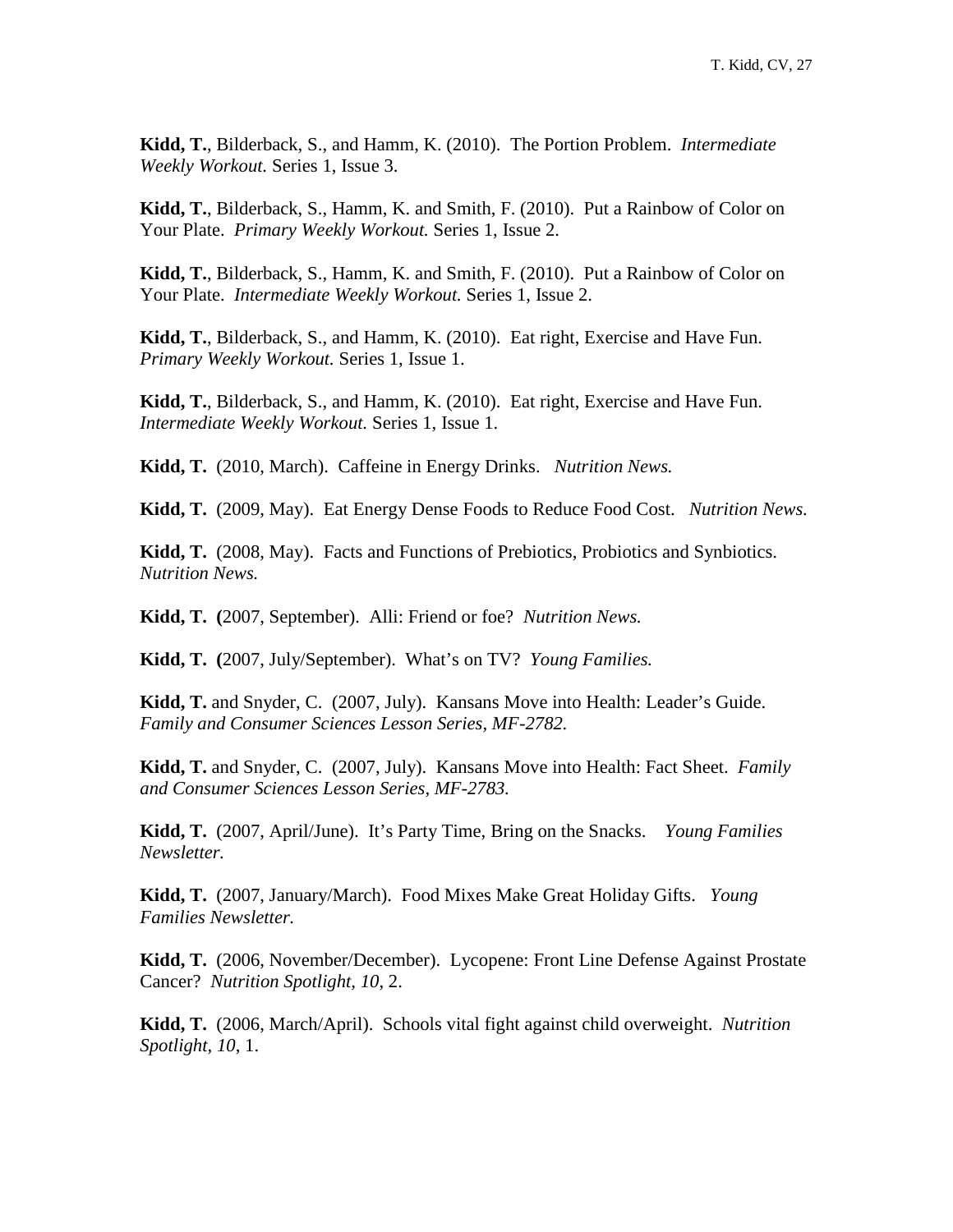**Kidd, T.** (2006).Make good nutrition and exercise part of your family routine. *Young Families Newsletter*, *11,* 1.

**Kidd, T.** (2005, July/August). New Dietary Guidelines: An Overview. *Nutrition Spotlight*, *9*, 2.

**Kidd, T.** (2005, March/April). Dairy Foods Studied in Weight Loss. *Nutrition Spotlight*, *9*, 1.

**Kidd, T.** and Higgins, M.M. (2005). Staying Hydrated. *Walk Kansas Newsletter,* 3.

**Kidd, T.** and Higgins, M.M. (2005). Five Tips for Healthier Eating. *Walk Kansas Newsletter,* 1*.*

**Kidd, T.** (2005, 4th Quarter). Classify Foods To Help Make Healthy Choices. *Young Families Newsletter*, *10*.

**Kidd, T.** (2005, 3rd Quarter). Include Healthy Foods and Exercise in Summer Family Plans. *Young Families Newsletter*, *10*.

Kidd, T. (2005, 1<sup>st</sup> Quarter). Healthy Habits and Antioxidants Help Prevent Colds and Flu. *Young Families Newsletter*, *10*.

**Kidd, T.** (2004, 4<sup>th</sup> Quarter). Children and Grandparents Can Share Fun, Favorite Foods. *Young Families Newsletter*, *9*.

**Kidd, T.** (2004, 3rd Quarter). Protect Children from Dehydration. *Young Families Newsletter*, *9.*

**Kidd, T.** (2004, September/October). Strength in Numbers – Calcium Likely Food Addin. *Nutrition Spotlight*, *8*, 5.

**Kidd, T.** (2004, June/July). Dietary Reference Intake (DRIs) for Carbohydrate. *Nutrition Spotlight*, *8*, 4. (Chart)

**Kidd, T.,** Turner, D., and Knous, B.L. (2002). Heart Healthy Omega 3's. (Brochure) Manhattan, KS

#### **Presentations/Interviews:**

**Kidd, T.** (2018). You are what you eat. Presentation given at Kansas State University for the Grandparents University event, Manhattan, KS. July 2018.

**Kidd, T.** (2018). You are what you eat. Presentation given at the Abilene Middle School Health and Wellness Fair, Abilene, KS. March 2018.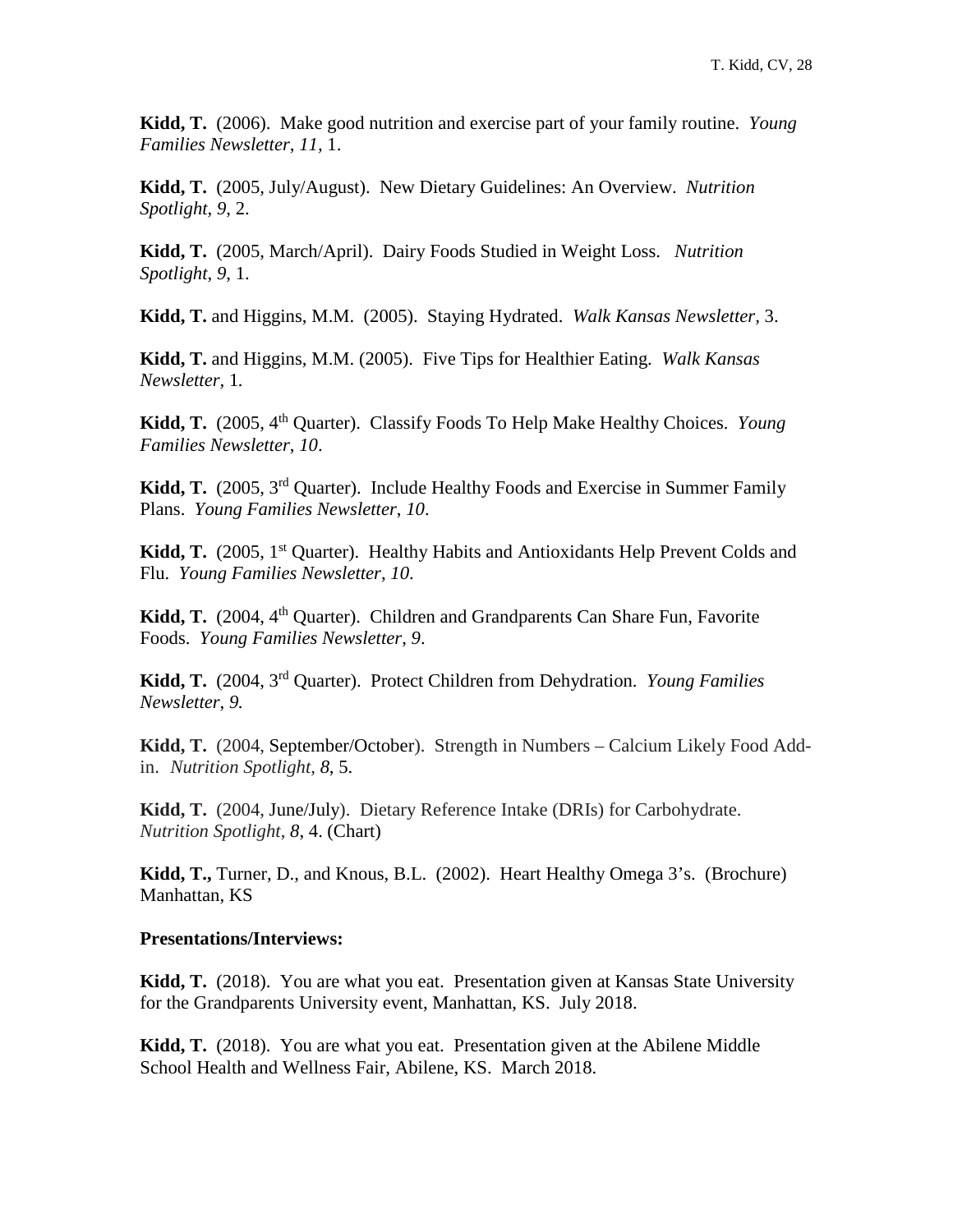**Kidd, T.** (2017). Community-Based Participatory Research (CBPR) Model in preventing overweight and obesity among  $6<sup>th</sup>$ -8<sup>th</sup> grade youth. Presentation given at the Society for Nutrition Education and Behavior Annual Conference, Washington, DC. July 2017.

Kattelmann, K., Comstock, C., McCormack, L., and **Kidd, T.** (2017). Assessing the environment for support of youth physical activity in rural communities. Online presentation given for the Society for Nutrition Education and Behavior Webinar series. April 2017.

**Kidd, T.** (2017). You are what you eat. Presentation given at the Annual United Association Conference for Family and Consumer Sciences, Wichita, KS. March 2017.

**Kidd, T.** (2016). Preventing overweight and obesity among  $6<sup>th</sup>$ - $8<sup>th</sup>$  grade youth in lowincome racial and ethnic communities. Presentation given for USDA Institute of Food Safety and Nutrition (IFNS) seminar series, Washington, DC. November 2016.

**Kidd, T.** (2016). Balance and healthy living for the future Presentation given at the Annual Kansas Nutrition Council Meeting, Manhattan, KS. March 2016.

**Kidd, T**. (2015). Balance and healthy living for the holidays. Presentation given at the Housing and Dining Employee wellness workshop, Manhattan, KS. November 2015.

**Kidd, T.** (2014). Snacking behaviors of middle school students and their parents and beyond. Presentation given at the Annual United Association Conference for Family and Consumer Sciences, Wichita, KS. March 2014.

**Kidd, T.** (2014). Nutrition and activity for communities (N.A.C.) Presentation given at the Family and Consumer Sciences Agent Update, Manhattan, KS. February 2014.

**Kidd, T and Vosbeek, A.** (2014). Nutrition banking: Invest in your health…eat wisely. Presentation given at the Family and Consumer Sciences Agent Update, Manhattan, KS. February 2014.

**Kidd, T.** (2013). Tips for a Thinner Thanksgiving and Beyond. Interviewed for the K-State Research and Extension News, Manhattan, KS. November 2013.

**Kidd, T.** (2012). Food, Mood Linked to Holiday Eating. Interviewed for the Kansas State Radio Network, Manhattan, KS. November 2012.

**Kidd, T.** (2012). K-State Awarded \$2.5 Million Grant to Study Kids, Food. Interviewed for the Kansas State Radio Network, Manhattan, KS. September 2012.

**Kidd, T.** (2012). K-State's 'Walk Kansas for Kids' is Family-Friendly Move toward Health. Interviewed for the Kansas State Radio Network, Manhattan, KS. March 2012.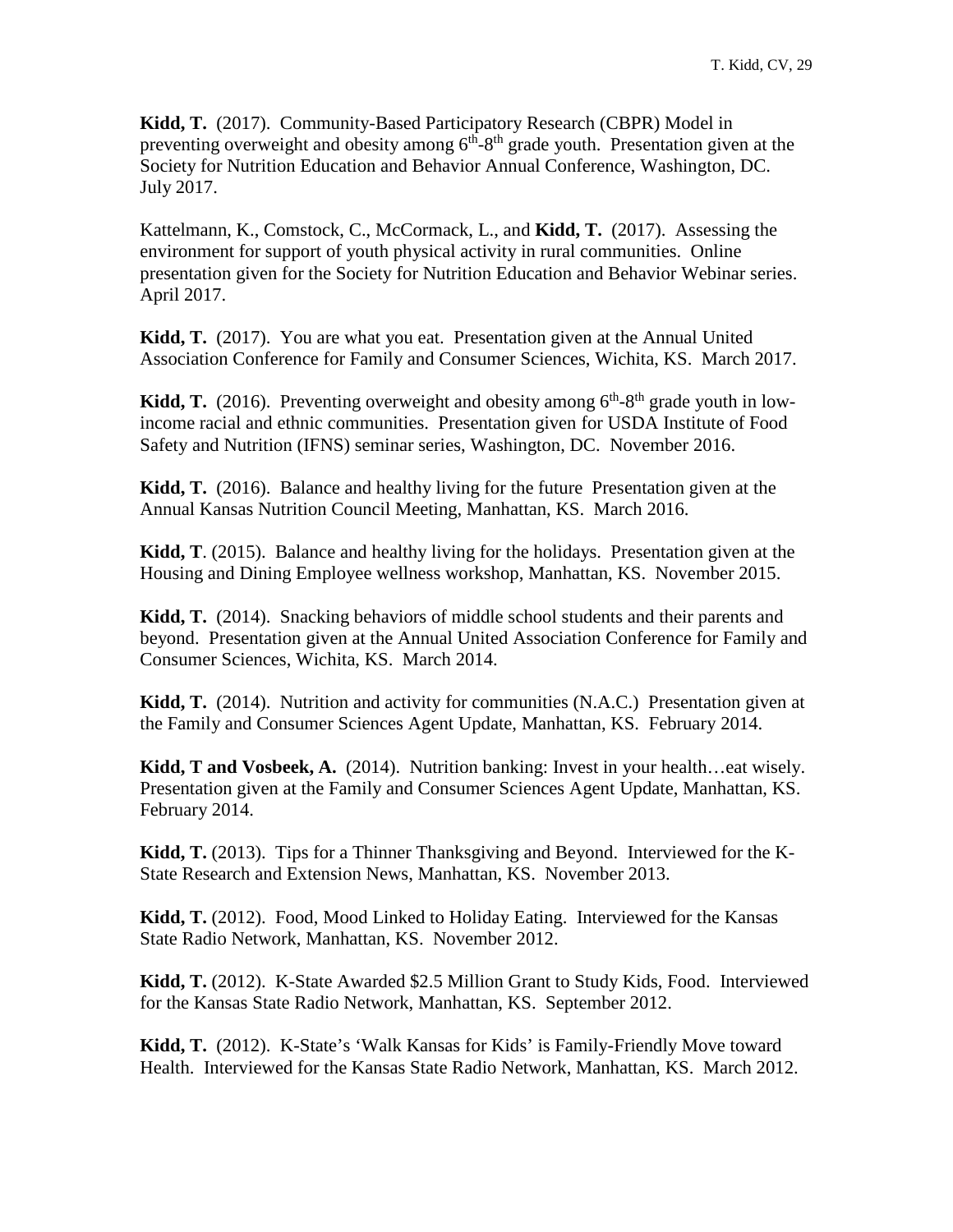**Kidd, T.** (2011). Giving your face-to-face program a 'facelift'. Presentation given for the Annual Society of Nutrition Education Conference, Kansas City, KS. July 2011

**Kidd, T.** (2011). Eat Better by Just a DASH. Presentation given at the Master Food Volunteer Conference, Manhattan, KS. May 2011.

**Kidd, T.** (2011). Emotional Eating: Eating Without Thinking. Presentation given for Osborne TOPS Program, Osborne, KS. April 2011.

**Kidd, T.** (2011). Emotional Eating: Eating Without Thinking. Presentation given as part of the Fort Riley Healthy Choices Series, Fort Riley, KS. March 2011.

**Kidd, T.** and Procter, S. (2011). Eat Better by Just a DASH. Presentation given at the Family and Consumer Sciences Agent Update, Manhattan, KS. February 2011.

**Kidd, T.** (2010). Emotional Eating: Eating Without Thinking. Presentation given for Beloit (Post Rock District) Wellness Program, Beloit, KS. October 2010.

**Kidd, T.** (2010). Emotional Eating: Eating Without Thinking. Presentation given for Osborne (Post Rock District) Wellness Program, Osborne, KS. October 2010.

**Kidd, T.** (2010). Emotional Eating: Eating Without Thinking. Presentation given for Russell County Diabetes Education Program, Russell, KS. October 2010.

**Kidd, T.** and Bilderback, S. (2010). Walk Kansas for Kids. Presentation given at the Family and Consumer Sciences Agent Update, Manhattan, KS. August 2010.

**Kidd, T.** (2010). Emotional Eating: Eating Without Thinking. Presentation given for Post Rock District Wellness Program, Mankato/Labanon, KS. March 2010.

**Kidd, T.** (2010). Emotional Eating: Eating Without Thinking. Presentation given for Thomas County Wise Up and Count Down Program, Colby, KS. March 2010.

**Kidd, T.** (2010). Understanding "Front-of-Package" Nutrition Labeling Programs. Presentation given at the Family and Consumer Sciences Agent Update, Manhattan, KS. February 2010.

**Kidd, T.** (2010). Emotional Eating: Eating Without Thinking. Presentation given for Sheridan County Meltdown Program, Hoxie, KS. February 2010.

**Kidd, T.** (2009). Enjoy Holiday Foods Without Adding Extra Pounds. Interviewed for the Kansas State Radio Network, Manhattan, KS. November 2009.

Alavi, S. and **Kidd, T.** (2009). Promoting Healthy Snacks Among School Children. Presentation given at K-State Engagement Colloquium, Manhattan, KS. October 2009.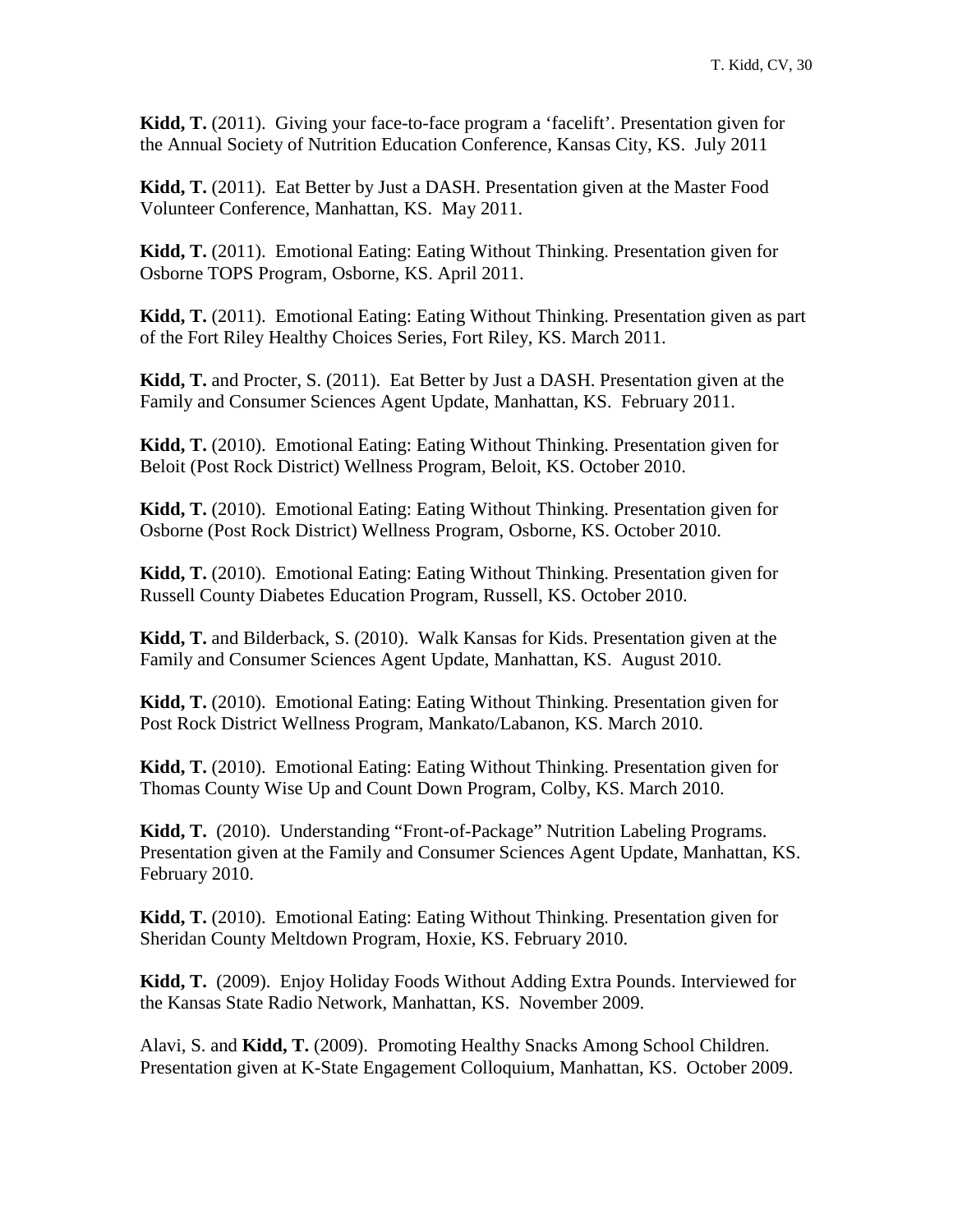**Kidd, T.** (2009). Tips for Parents: Back-to-School Call for Caution. Interviewed for the Kansas State Radio Network, Manhattan, KS. September 2009.

**Kidd, T.** and Adhikari, K. (2009). Food Sensory Analysis, Nutrition and Physical Activity. Presentation given for 4-H Discovery Days, Manhattan, KS. June 2009

**Kidd, T.** (2009). Nutrition and Exercise for Diabetics. Presentation/Demonstration given for Russell County Dining with Diabetes, Russell, KS. April 2009.

**Kidd, T.** (2009). Emotional Eating: Eating Without Thinking. Presentation given for Finney County Corporate Meltdown 2009, Garden City, KS. January 2009.

**Kidd, T.** (2008). Emotional Eating. Presentation given at the Family and Consumer Sciences Agent Update, Manhattan, KS. February 2008.

**Kidd, T.** (2007). The Benefits of Wellness. Presentation given at the Kansas State University Housing and Dining Education Day, Manhattan, KS. August 2007.

**Kidd, T.** (2007). Kansans Move into Health. Presentation given at the Family and Consumer Sciences Agent Update, Manhattan, KS. August 2007.

**Kidd, T.** (2007). Experiences Associated with Submitting a GEM to JNEB for Publication. Workshop presentation given at the Society of Nutrition Education Annual Conference, Chicago, IL. July 2007.

**Kidd, T.** (2007). Adolescent Nutrition: The Power to Choose. Presentation given at the United Association Conference, Wichita, KS. March 2007.

**Kidd, T.** (2007). K.N.A.C.K. Online: The Nutrient and Physical Activity Connection. Presentation given at the Family and Consumer Sciences Agent Update, Manhattan, KS. February 2007.

**Kidd, T.** (2006). School Wellness Policy Update. Presentation given at the Family and Consumer Sciences Agent Update, Manhattan, KS. February 2006.

**Kidd, T.** (2005). MyPyramid: Steps to a Healthier You and Consumer Advice Based on the 2005 Dietary Guidelines for Americans. Presentation given at the Master Food Volunteer Training Workshop, Manhattan, KS. May 2005.

**Kidd, T.** (2005). I'm Thirsty: What Should I Drink? Presentation given at the Sylvan Grove High School Health Fair, Sylvan Grove, KS. April 2005.

**Kidd, T.** (2005). Sports Nutrition: Nutrition for the Active You. Presentation given at the Family and Consumer Sciences Agent Update, Manhattan, KS. February 2005.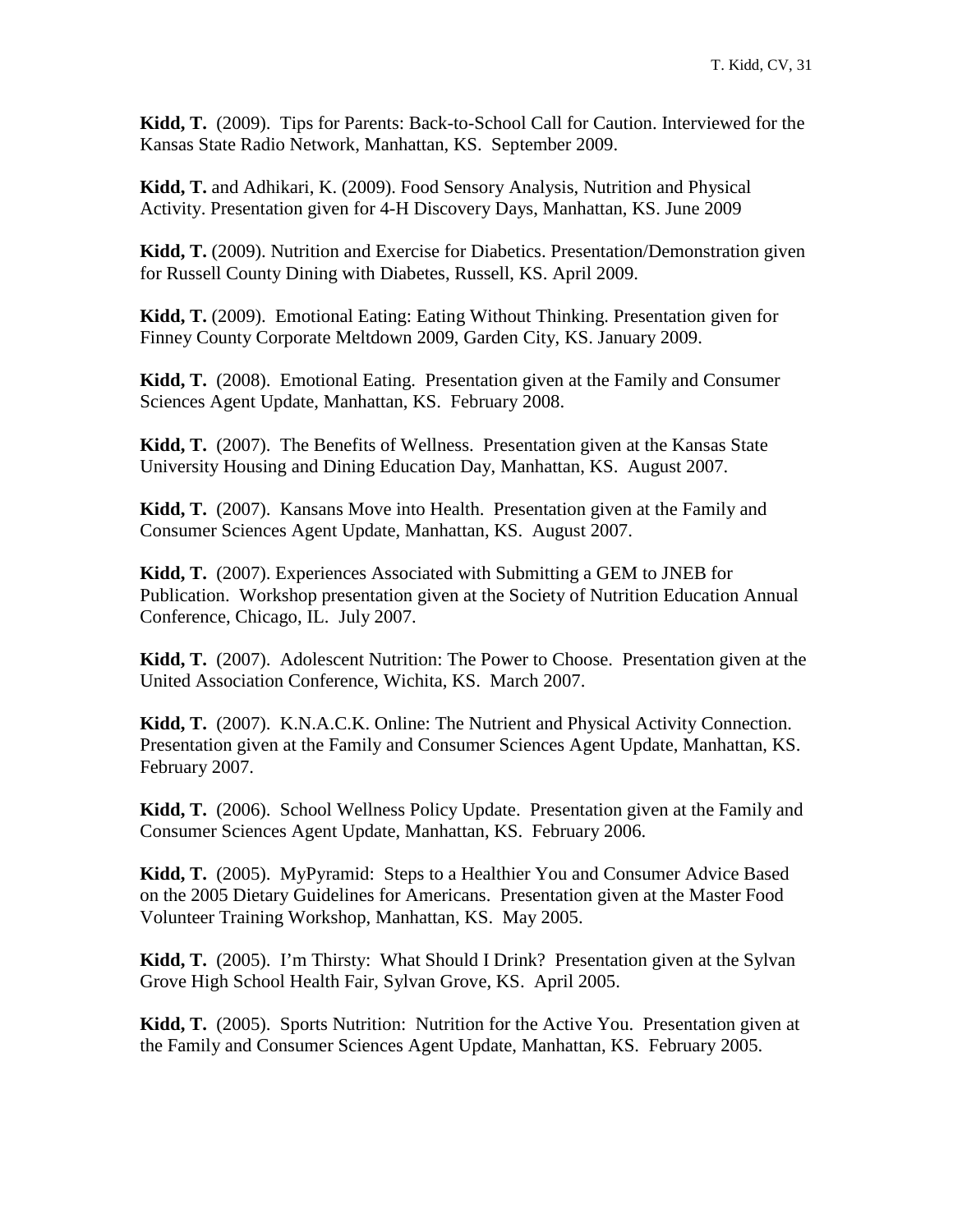**Kidd, T.** (2004). The Benefits of Family Dinners in Controlling Children's Weight. Interviewed for the Kansas State Radio Network, Manhattan, KS. November 2004.

**Kidd, T.** and Procter, S. (2004). Shaping Children's Healthy Weight. Presentation given at the Family and Consumer Sciences Agent Update, Manhattan, KS. August 2004.

**Kidd, T.,** Shanklin, C.W., and Peters, P. (2002). Factors Influencing Fruit Consumption Among Young Adults Between the Ages of 18 and 24 in Kansas. *Kansas Dietetic Association/Missouri Dietetic Association,* April 10 – 12, 2002. (Abstract/Poster)

## **Grants**

**Kidd, T.** (June 2016 – December 2017) Measure the impact of the Nutrition Banking tracking system on college students' eating patterns and physical activity behaviors to decrease the risk of chronic diseases. Funded by College of Human Ecology SRO Award, \$5,000.

Murimi, et al. (March 2016-February 2018) Building a cadre of minority scientists in the area of Childhood obesity prevention: A mentoring initiative. Funded by USDA/AFRI, \$50,000. **Kidd, T. Kansas State University Principal Investigator.**

Colby, et al. (August 2014-July 2019) "Get Fruved:" A peer-led, train-the-trainer social marketing intervention to increase fruit and vegetable intake and prevent childhood obesity. Funded by USDA/AFRI Integrated, \$4,887,083. **Kidd, T. Kansas State University Principal Investigator.**

**Kidd, T,** et al. (August 2012 – July 2019) Community-Based Participatory Research Model in Preventing Overweight and Obesity Among 6-8th Grade Youth in Low-Income Racial/Ethnic Communities. Funded by USDA/AFRI Integrated, \$2,499,603.

Kattelmann, K, et al (August 2009-July 2012) Development of a Randomized Trial Guided by the Process of PRECEDE-PROCEED for Prevention of Excessive Weight Gain in Communities of Young Adults. Funded by USDA/CREES/NRI Integrated, \$1,499,270. **Kidd, T. Kansas State University Principal Investigator.**

Alavi, S., **Kidd, T.,** Adhikari, K., and Muturi, N. (January 2009-December 2009). Development and Promotion of Healthy Snack Products for School Children. Funded by the Center of Engagement and Community Development from Kansas State University, \$11,200

## **Graduate Students Mentored:**

### **Major Professor:**

• Tiffany Cheatham, doctoral student (2020-present)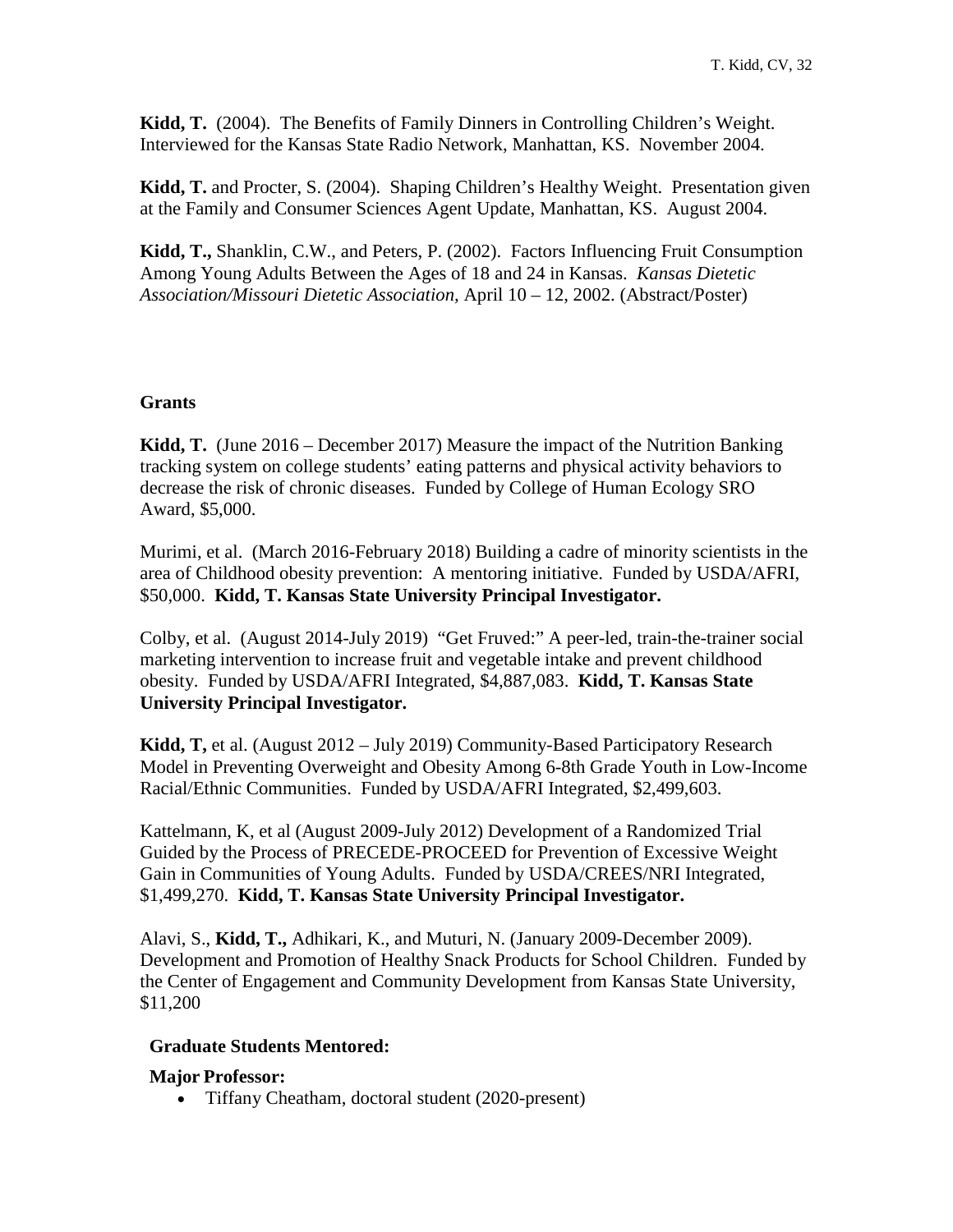- Elena Aroson, doctoral student (2019-present)
- Erin McDaniel, MS in Nutrition, Dietetics and Sensory Sciences (2019-present)
- Grace Guthrie, MS in Nutrition, Dietetics and Sensory Sciences (2019-present)
- Morgan Asher, Masters in Dietetics (2016-present)
- Yanli Wang, doctoral student (2015-present)
- Audrey Opoku-Acheampong, doctoral student (2014-present)
- Judith Sempa, doctoral student (2016-18)
- Zaher Al-Bashabsheh, doctoral student (2015-18)
- Yijing Li, doctoral student (graduated May 2018)
- Jennifer Dreyer, Masters in Dietetics (graduated May 2018)
- Suzane Fleming, Masters in Dietetics (graduated May 2018)
- Corey Miller, MPH student (graduated December 2017)
- Mutiara Kusuma, doctoral student, (graduated August 2017)
- Mania Fanaeian, Masters in Dietetics (graduated May 2017)
- Alyssa Gehle, MPH student (graduated May 2017)
- Judith Sempa, MPH student (graduated August 2016)
- Zaher Al-Bashabsheh, MPH student (graduated December 2014)
- Audrey Bampoe, MS student (graduated May 2014)
- Carrie Snyder, doctoral student (2009-13)
- Jing Han, MPH student (graduated May 2013)
- Andrea Schage, MPH student (graduated December 2010)
- Carrie Snyder, MPH student (graduated December 2008)

# **PhD Committee Member:**

- Ed Coambs, doctoral student in Family Studies and Human Services (2020 present)
- Lauren Pacinelli, doctoral student in Foods, Nutrition, Dietetics and Health (2019-present)
- Isabelle Busenitz, doctoral student in Foods, Nutrition, Dietetics and Health (2017-present)
- Chenshuang Lu, doctoral student in Statistics (2016-present)
- Mary Frances Richmond, doctoral student in Family Studies and Human Services, (graduated August 2014)
- Ghadir Aljayyousi Khalil, doctoral student in Family Studies and Human Services, (graduated August 2013)
- Jennifer Case, doctoral student in Human Nutrition (graduated May 2010)

# **MS/MPH Committee Member:**

- Kacie Mallon, MS in Nutrition, Dietetics and Sensory Sciences (2019-present)
- Lindsey Rasmussen, MPH in Foods, Nutrition, Dietetics and Health (2019 present)
- Nicole Dean, MS in Dietetics (2019-present)
- James McDonough, MS in Dietetics (2019-present)
- Adina Johnson, MS in Dietetics (2018-present)
- Erin Rich, MS in Dietetics (2018-present)
- Molly Wright, MS in Dietetics (2018-present)
- Katelyn Gilmore, MPH student in Kinesiology (graduated August 2018)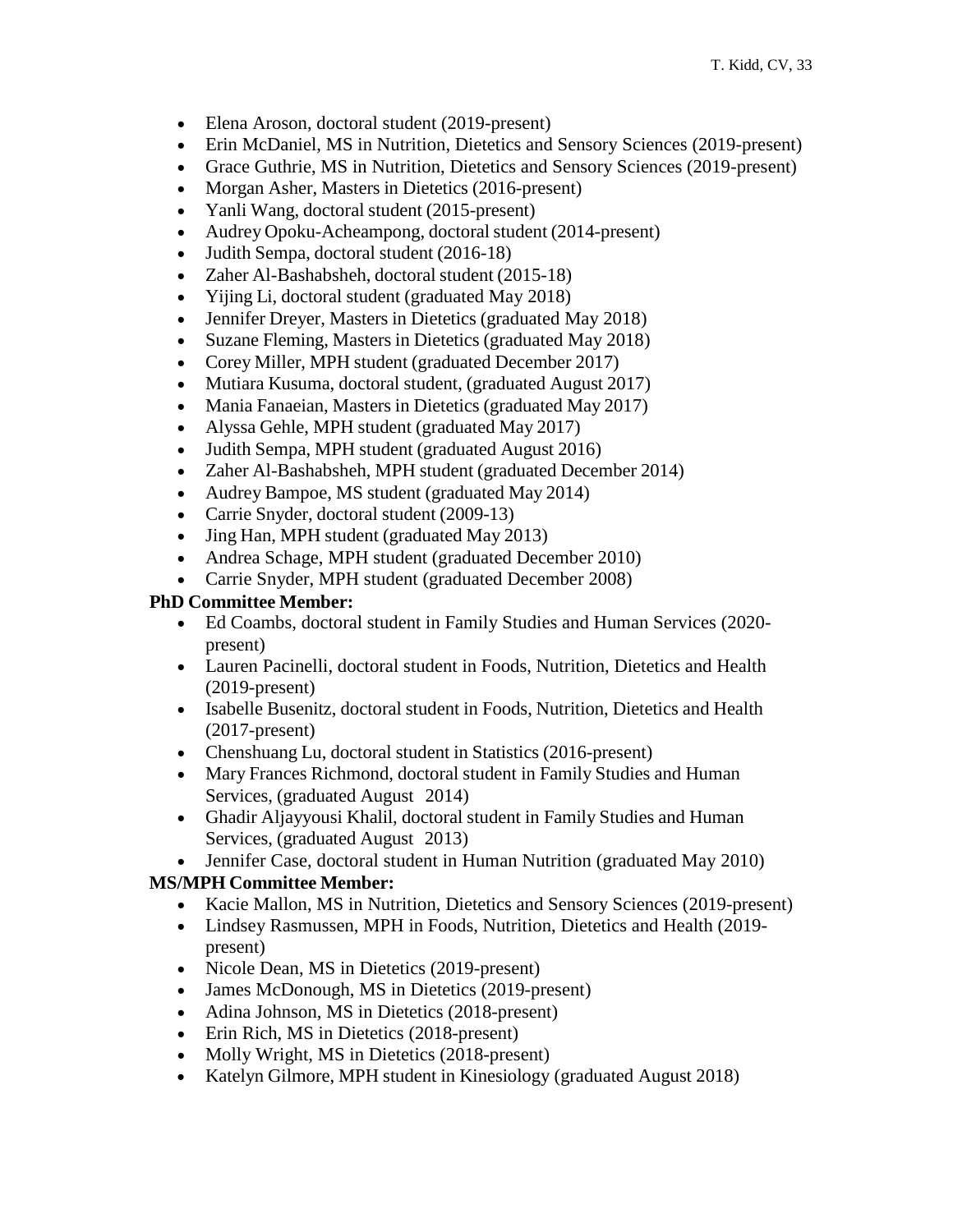- Holly Kuckelman, MPH student in Foods, Nutrition, Dietetics and Health (graduated December 2017)
- Nike Frans, MPH student in Foods, Nutrition, Dietetics and Health (graduated May 2017)
- Erin Commons, Masters in Dietetics (graduated May 2016)
- Nur Mardiyati, Masters student in Foods, Nutrition, Dietetics and Health (graduated December 2015)
- Michael Becker, Masters in Dietetics (graduated May 2015)
- Xiaofei Song, Masters student in Journalism and Mass Communication (graduated May 2014)
- Janavi Kumar, Masters student in Sensory Analysis (graduated December 2013)
- Jessica Keller, Masters of Hospitality Management and Dietetics student (graduated May 2013)
- Jennifer England, Dietetics student (graduated August 2012)
- Melissa Taylor, MPH student in Human Nutrition (graduated May 2012)

• Kaarin Lund, MPH student in Veterinarian Medicine (graduated August 2011)

## **Outside Chair:**

- Randall Leighton, doctoral student in Adult learning and Leadership
- Donghyun Moon, doctoral student in Agricultural Economics
- Mark Landess, doctoral student in Family Studies and Human Services
- Charles Carlson, doctoral student in Electrical Engineering (graduated May 2019)
- Jodie Leiss, doctoral student in Curriculum and Instruction (graduated May 2016)
- Grizelda MacDonald, doctoral student in Counseling and Student Development (graduated May 2015)
- Bethany Deschamp, doctoral student in Human Ecology-Institutional Management (graduated May 2014)
- Yee Ming Lee, doctoral student in Hospitality Management and Dietetics (graduated May 2012)

### **Honors and Awards:**

Howard Hughes Medical Institute Science Initiative Scholarship Marjorie McCall Hemphill Award LeVelle Wood Scholarship Josehpine E. Brooks Fellowship American Dietetic Association Scholarship

### **Honor Societies:**

Eta Sigma Delta Hospitality Honor Society Kappa Omicron Nu Honor Society Phi Upsilon Omicron Honor Society Epsilon Sigma Phi Cooperative Extension Honorary Society